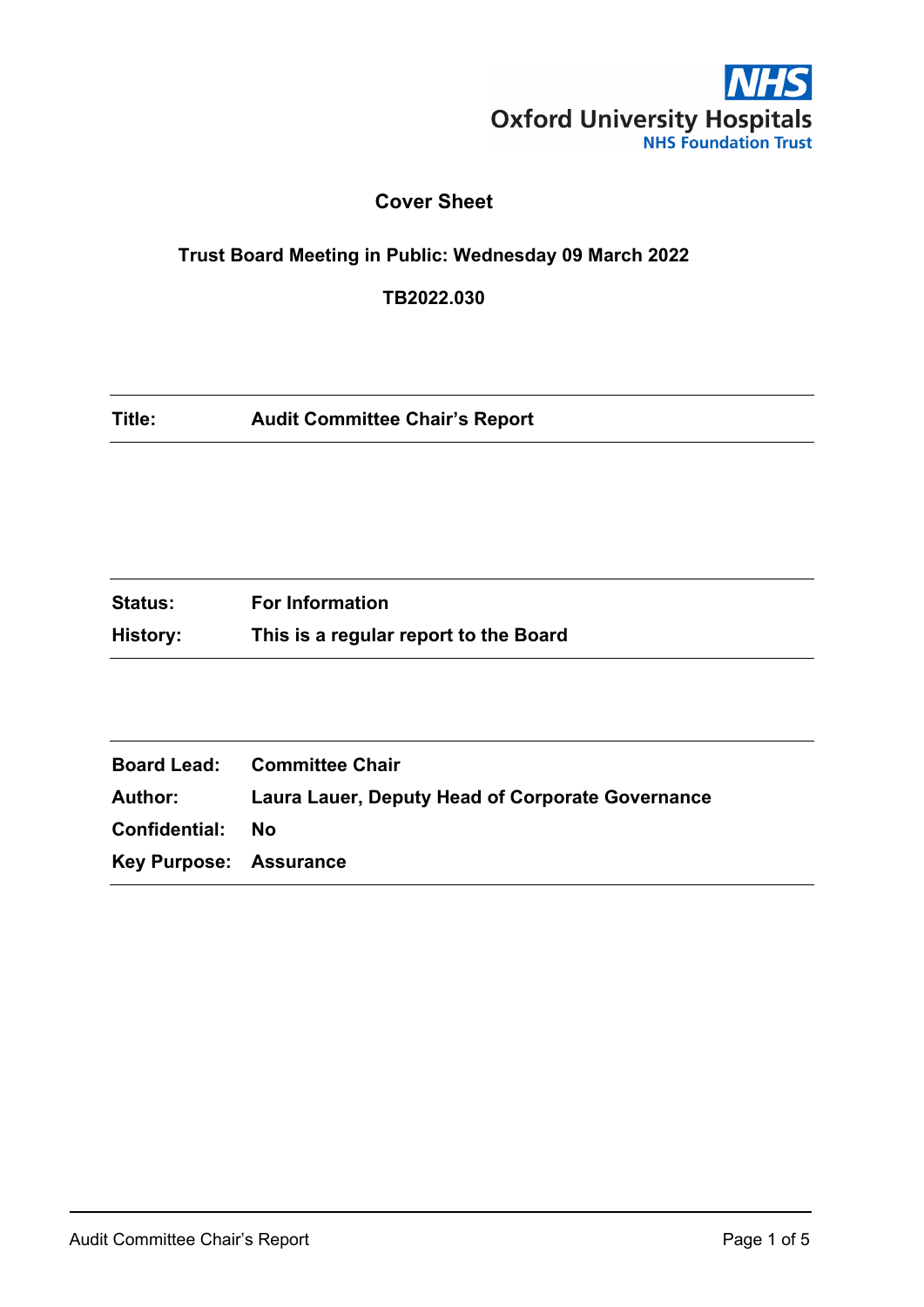# **Audit Committee Chair's Report**

# **1. Purpose**

- 1.1. As a Committee of the Trust Board, the Audit Committee provides a regular report to the Board on the main issues raised and discussed at its meetings.
- 1.2. Since the last report to the Board held in public, the Audit Committee had met on 4 February and 23 February 2022.
- 1.3. Under its terms of reference, the Committee is responsible for providing assurance to the Trust Board on the Trust's system of internal control by means of independent and objective review of financial and corporate governance and risk management arrangements, including compliance with law, guidance, and regulations governing the NHS.

# **2. Audit and Counter Fraud**

# **Internal Audit**

- 2.1. The Committee reviewed the draft Internal Audit plan for 2022/23 presented by BDO and approved the Internal Audit Charter on behalf of the Trust Board.
- 2.2. The Trust's internal auditors presented a mapping document which clarified the relationship of their assurance ratings with those of the previous internal audit provider.
- 2.3. The Committee received the advisory report on Risk Maturity Assessment and reviewed the associated action plan, which would be finalised and included in the next internal audit report to the Committee.
- 2.4. The Committee approved changes to the internal audit programme for 2021/22 as follows:
	- 2.4.1. CQC Outcomes Replaced with an audit on 'Procurement Direct Award Processes';
	- 2.4.2. Data Quality Replaced with an audit of 'IT Disaster Recovery';
	- 2.4.3. Outpatient Management C/F into 22/23 Internal Audit Plan;
	- 2.4.4. Divisional Governance C/F into 22/23 Internal Audit Plan.
- 2.5. The Committee noted that there were no overdue recommendations in relation to internal audit.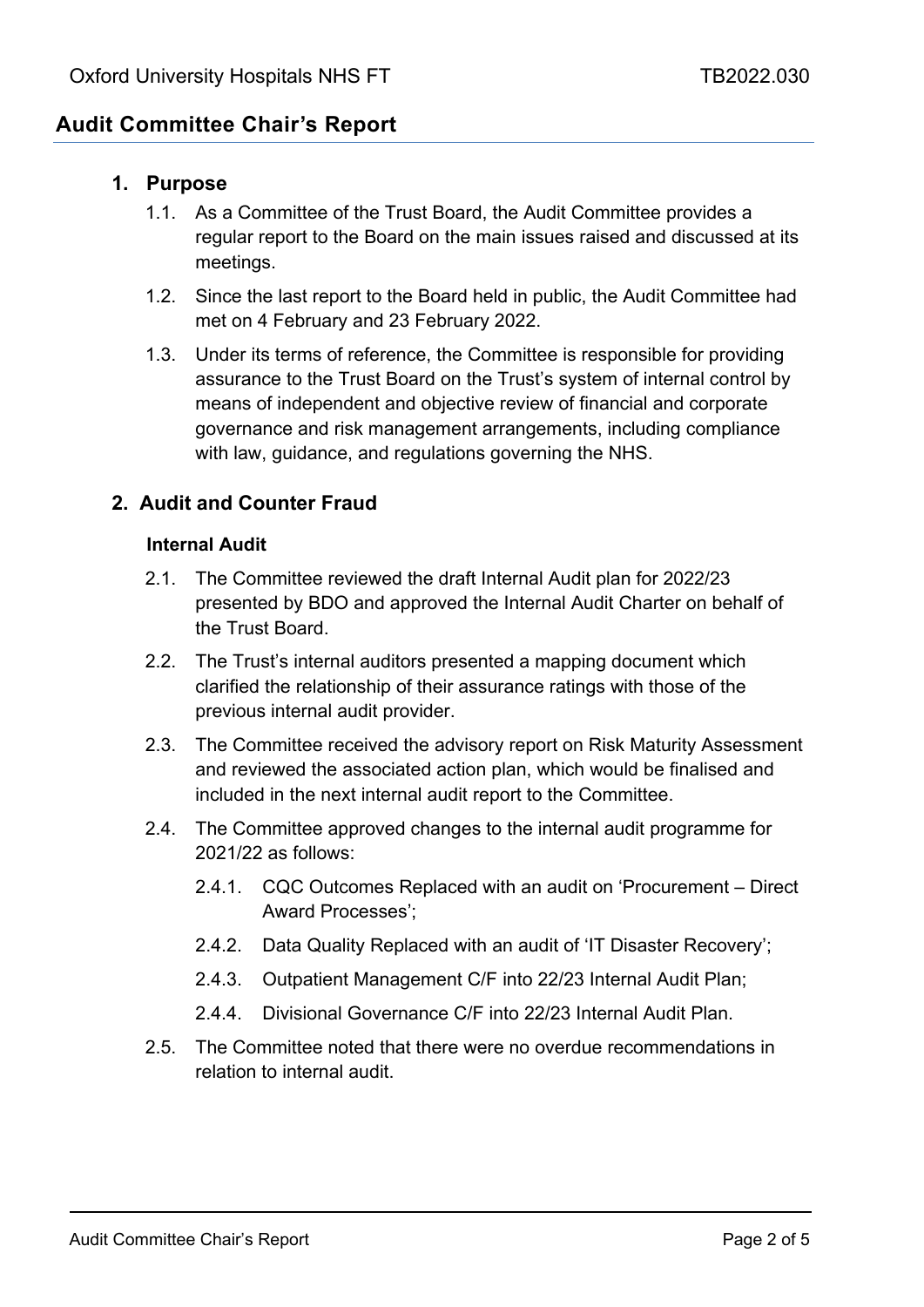# **External Audit**

- 2.6. The Committee reviewed the report of the External Audit Working Group and endorsed its recommendation regarding the appointment of the Trust's external auditors to the Council of Governors.
- 2.7. The Committee noted the External Audit Strategy Memorandum for the year ending 31 March 2022 and that statement of independence provided by the Trust's external auditors, Mazars.

# **Counter Fraud**

- 2.8. The Trust's Counter Fraud Specialist Advisors, TIAA, summarised their report detailing activity carried out against the Counter Fraud work to February 2022<sup>1</sup>.
- 2.9. The Committee discussed the proactive expenses review and sought additional information regarding management responses, action owners and completion dates.
- 2.10. The Committee reviewed the Counter Fraud and Bribery Policy (Appendix) which was to be approved by the Trust Board. The Committee **recommended** approval of the policy to the Trust Board.
- 2.11. The Committee discussed the complexity of the document and asked management to consider the creation of a suite of materials to support communication of the policy and procedures and to ensure staff had an understanding of their responsibilities in relation to the policy.

# **3. Annual Accounts**

- 3.1. The Committee began its preparations for review of the Trust's Annual Accounts by considering:
	- 3.1.1. The Trust's internal timetable for assembling the information required for the Annual Report and Annual Accounts;
	- 3.1.2. The accounting policies and practice, judgements and material estimates for the 2021/22 annual accounts;
	- 3.1.3. The process for producing the Annual Governance Statement;
	- 3.1.4. The impact of the adoption of IFRS 16 on the 2021/22 and 2022/23 accounts;
	- 3.1.5. The Trust's litigation risks and any potential impact on the 2021/22 accounts.

<span id="page-2-0"></span><sup>1</sup> This report was in line with the Standards for Providers as set out by the NHS Counter Fraud **Authority**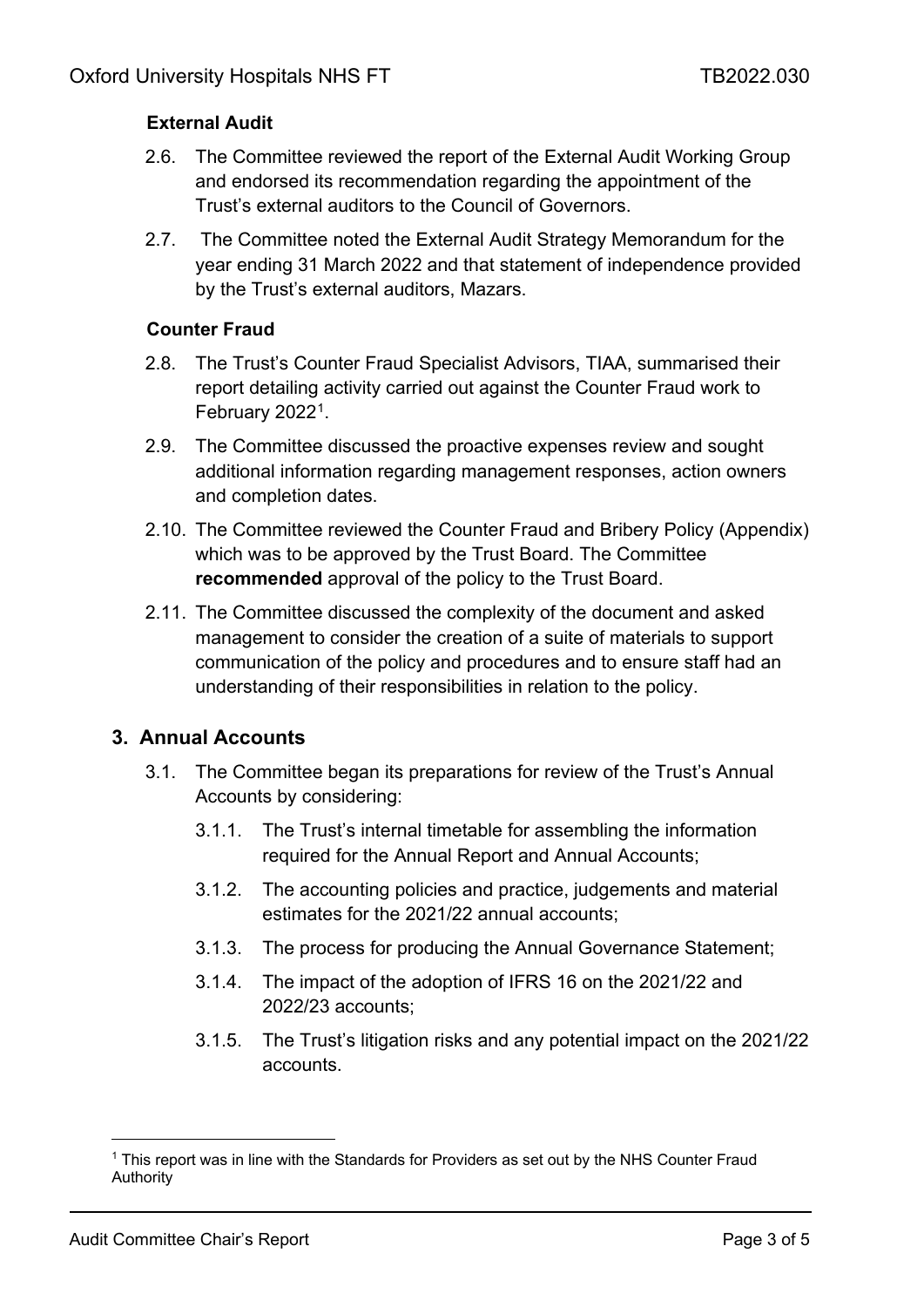# **4. Risk, Assurance, Governance and Regulation**

# **Corporate Risk Register (CRR) and Board Assurance Framework (BAF)**

4.1. The Committee received an update on work to assess the effectiveness of controls in relation to finance and performance. A further iteration of this work will be presented to a future meeting.

# **5. Financial Governance**

- 5.1. The Committee agreed that system benefits arising from the procurement of the Fusion system should be tracked via Financial Governance Review reporting.
- 5.2. The Committee received the report that provided analysis of approved single tender waiver applications (inclusive of retrospective waivers) and a report that provided a summary of losses and special payments.

# **6. Other Updates on Existing Areas of Focus for the Committee**

# **Digital/Information Governance**

- 6.1. The Committee were briefed on progress towards achieving compliance in the three outstanding standards from the 2021 return and the changes for the 2022 Data Security and Protection Toolkit (DSPT), which included the introduction of three new standards.
- 6.2. It was noted that the December 2021 interim submission of the DSPT was cancelled by NHS Digital. In order to obtain external assurance regarding compliance with the standards, the Committee agreed that the Trust's internal auditors review the standards as part of their DSPT audit in their quarter 4 and report the results to the Committee.
- 6.3. A reporting schedule in relation to information governance was agreed.

# **7. Key Actions Agreed**

- 7.1. The Committee has either put in place or requested monitoring in relation to internal audit assurance reports and advisory reports and counter fraud proactive reports.
- 7.2. The Committee will continue to monitor the DSPT submission and any arising compliance risks.

# **8. Recommendations**

8.1. The Trust Board is asked to: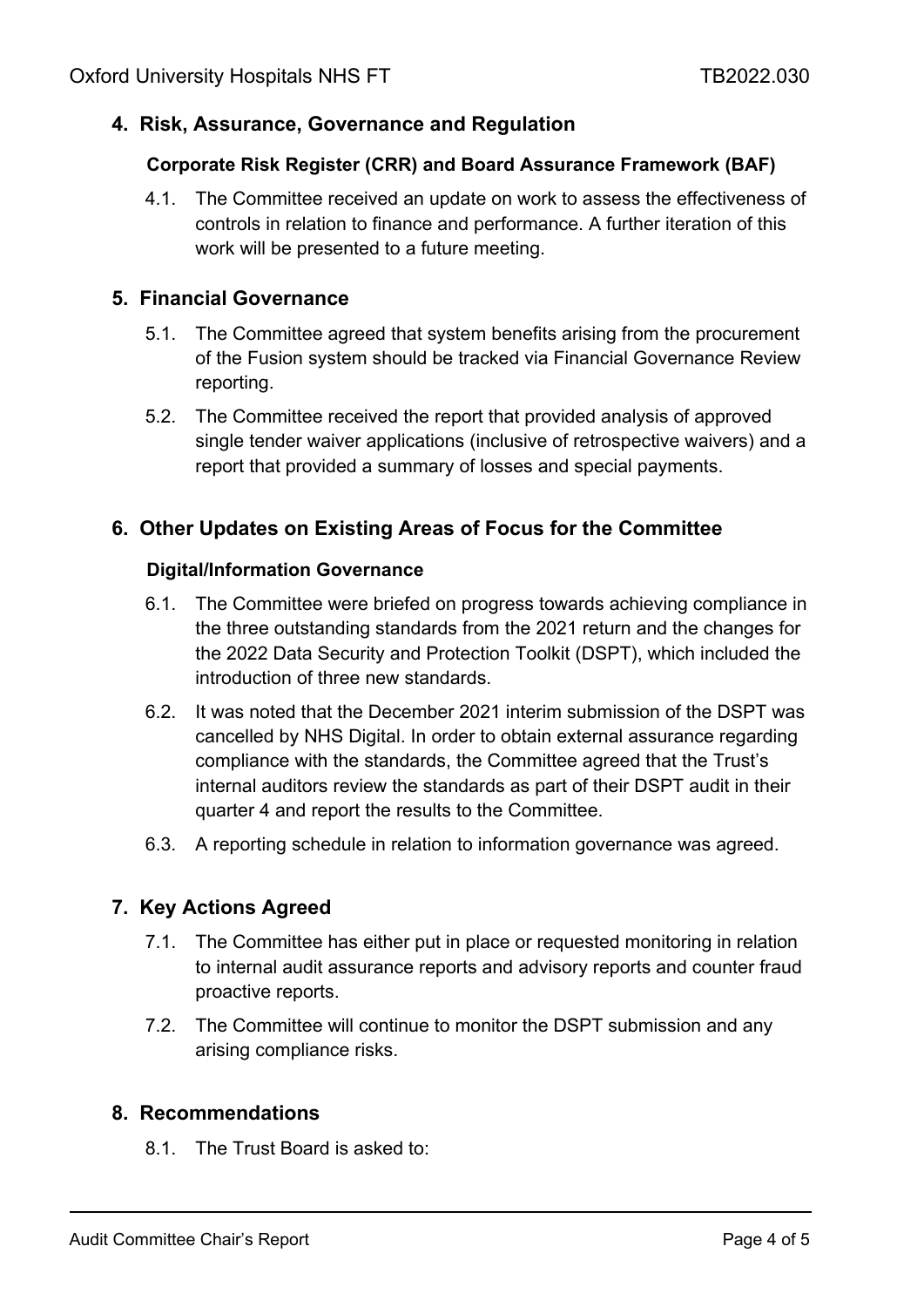- 8.1.1. **Approve** the Counter Fraud and Bribery Policy as set out in the Appendix;
- 8.1.2. **Note** the Committee's view regarding communication of complex policies to staff (para 2.10 above);
- 8.1.3. **Note** the contents of this report.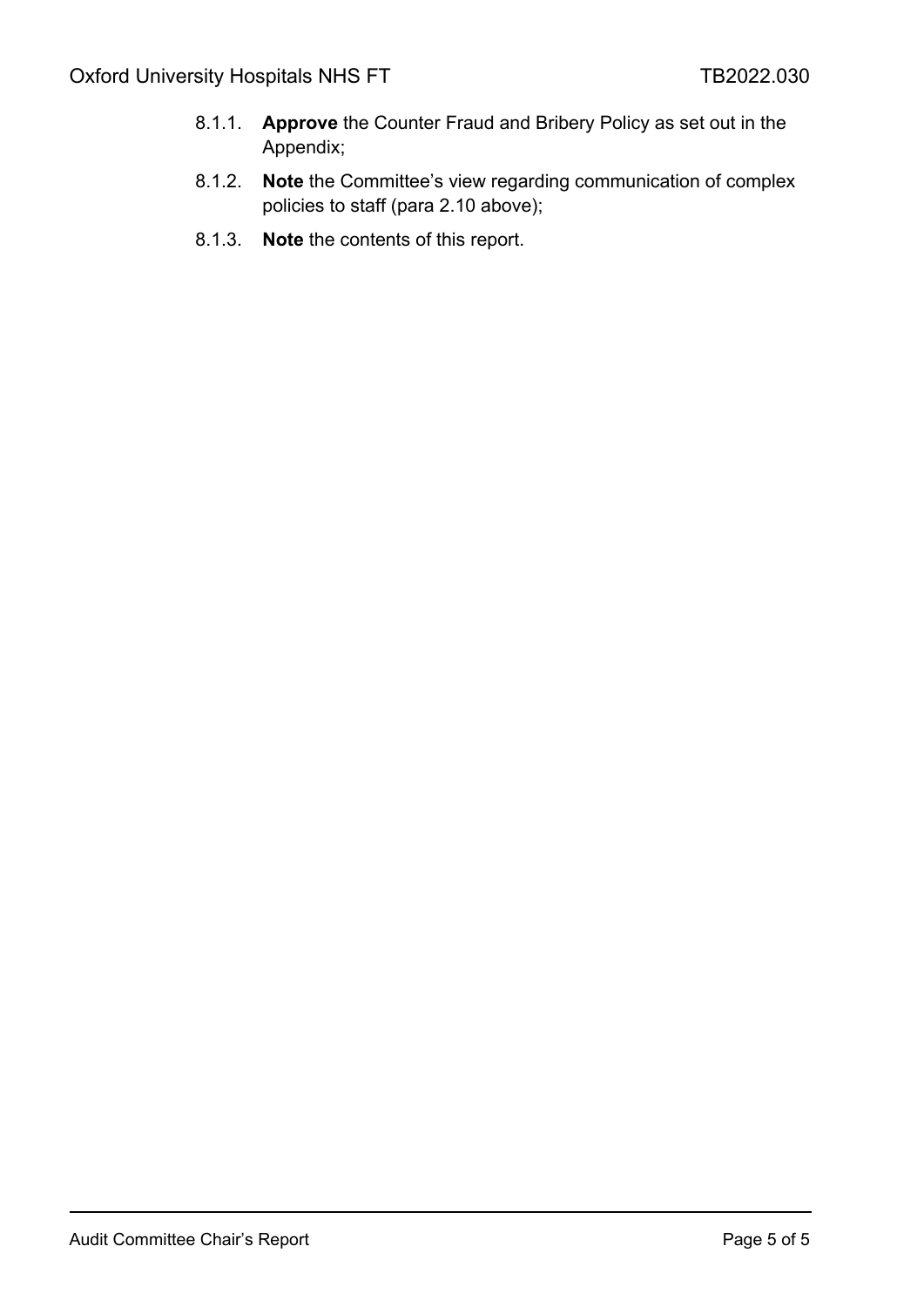# **Counter Fraud & Bribery Policy**

| Category:                           | Policy                                                                                                                                                                                                                                                                                                                                                                                                                                                                  |
|-------------------------------------|-------------------------------------------------------------------------------------------------------------------------------------------------------------------------------------------------------------------------------------------------------------------------------------------------------------------------------------------------------------------------------------------------------------------------------------------------------------------------|
| <b>Summary:</b>                     | The Board is absolutely committed to maintaining an honest,<br>open, and well-intentioned atmosphere within the Trust. It is<br>therefore committed to eliminating any fraud within the Trust, and<br>to the rigorous investigation of any such cases. Where any acts<br>of fraud and /or bribery are proven, the Trust will ensure that the<br>people involved are appropriately dealt with and will also take all<br>appropriate steps to recover any losses in full. |
| <b>Equality Impact</b><br>Assessed: | November 2021.                                                                                                                                                                                                                                                                                                                                                                                                                                                          |
| <b>Valid From:</b>                  | 10 <sup>th</sup> March 2022                                                                                                                                                                                                                                                                                                                                                                                                                                             |
| <b>Date of Next Review:</b>         | March 2024                                                                                                                                                                                                                                                                                                                                                                                                                                                              |
| <b>Approval Date/ Via:</b>          | Trust Board 9th March 2022                                                                                                                                                                                                                                                                                                                                                                                                                                              |
| <b>Distribution:</b>                | Trust wide                                                                                                                                                                                                                                                                                                                                                                                                                                                              |
| <b>Related Documents:</b>           | <b>OUH</b> Constitution<br>Reservation and Delegation of Powers and Standing Financial<br>Instructions<br><b>Disciplinary Procedure</b><br>Raising Concerns (Whistleblowing) Policy<br>Declarations of Interests, Gifts, Hospitality and Sponsorship<br>Policy<br><b>Sickness Absence Management Procedure</b><br>Workforce Equality Diversity and Inclusion Policy<br>Discrepancy of Pay (Overpayments/Underpayments) Procedure                                        |
| Author(s):                          | Victoria Dutton; Anti-Crime Specialist (ACS); Melanie Alflatt-<br><b>Anti-Crime Specialist (ACS)</b>                                                                                                                                                                                                                                                                                                                                                                    |
| <b>Further Information:</b>         | Victoria Dutton; Anti-Crime Specialist                                                                                                                                                                                                                                                                                                                                                                                                                                  |
| <b>This Document</b><br>replaces:   | Counter Fraud & Bribery Policy and Reporting Procedure<br>V3.0                                                                                                                                                                                                                                                                                                                                                                                                          |

**Lead Director:** Chief Finance Officer

**Issue Date:** 10th March 2022

# **This document is uncontrolled once printed.**

It is the responsibility of all users to this document to ensure that the correct and most current version is being used.

This document contains many hyperlinks to other related documents.

All users must check these documents are in date and have been ratified appropriately prior to use.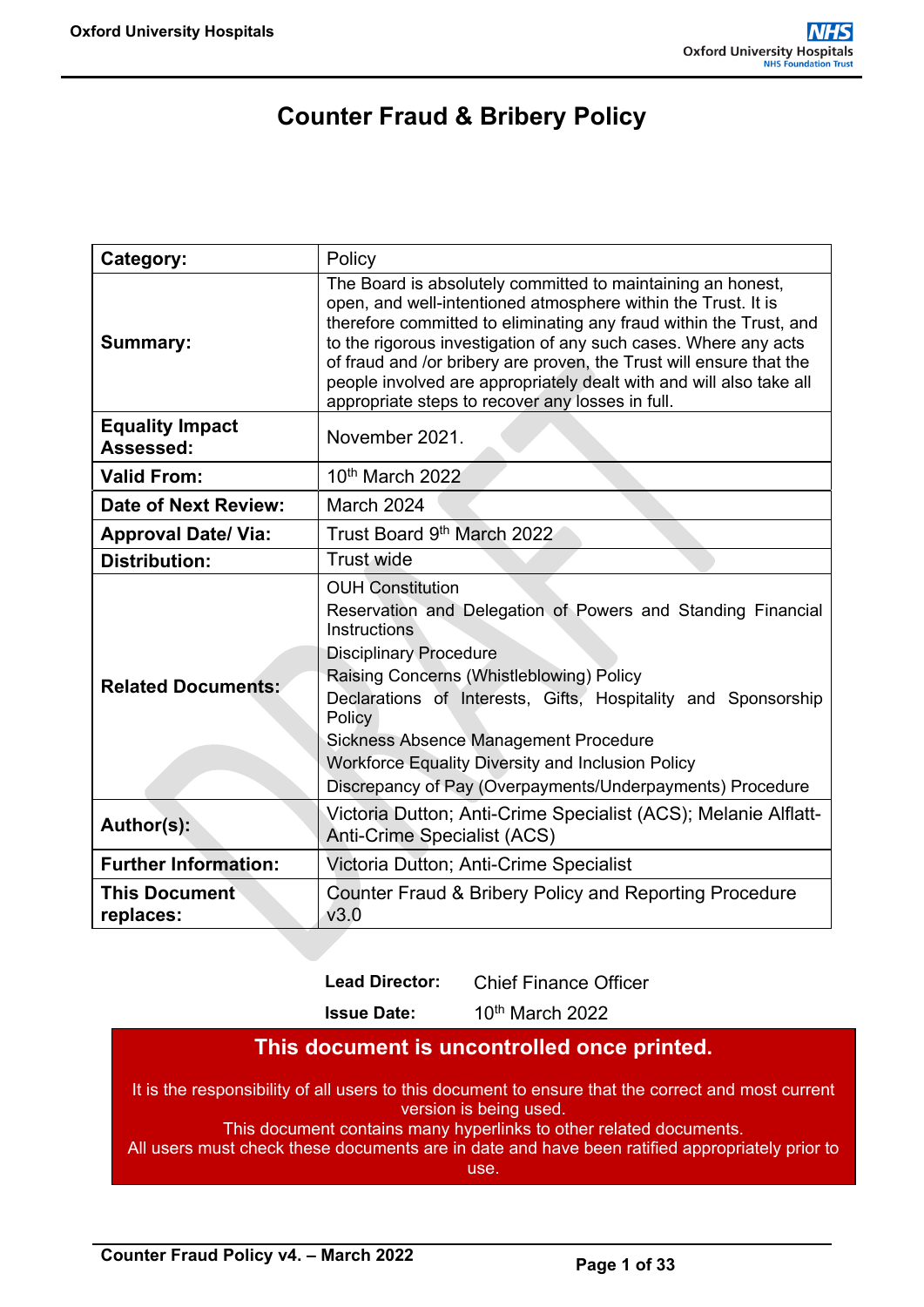# <span id="page-6-0"></span>**Document History**

*Use this table to record the revisions made to the approved policy and record document history.*

| Date of<br>revision | <b>Version</b><br>number | <b>Author</b> | Reason for review or update |
|---------------------|--------------------------|---------------|-----------------------------|
|                     |                          |               |                             |
|                     |                          |               |                             |

# <span id="page-6-1"></span>**Consultation Schedule**

*Use this table to evidence your involvement of staff and key stakeholders, where appropriate, in the development and review of documents.*

| Who?<br><b>Individuals or Committees</b> | <b>Rationale and/or</b><br><b>Method of Involvement</b> |
|------------------------------------------|---------------------------------------------------------|
| <b>Counter Fraud Liaison Committee</b>   | Consideration & approval at meeting                     |
| <b>Trust Management Executive</b>        |                                                         |
|                                          |                                                         |

# <span id="page-6-2"></span>**Endorsement**

*Use this table to list relevant Divisional and/Directorate leads who have endorsed the policy/procedural document.*

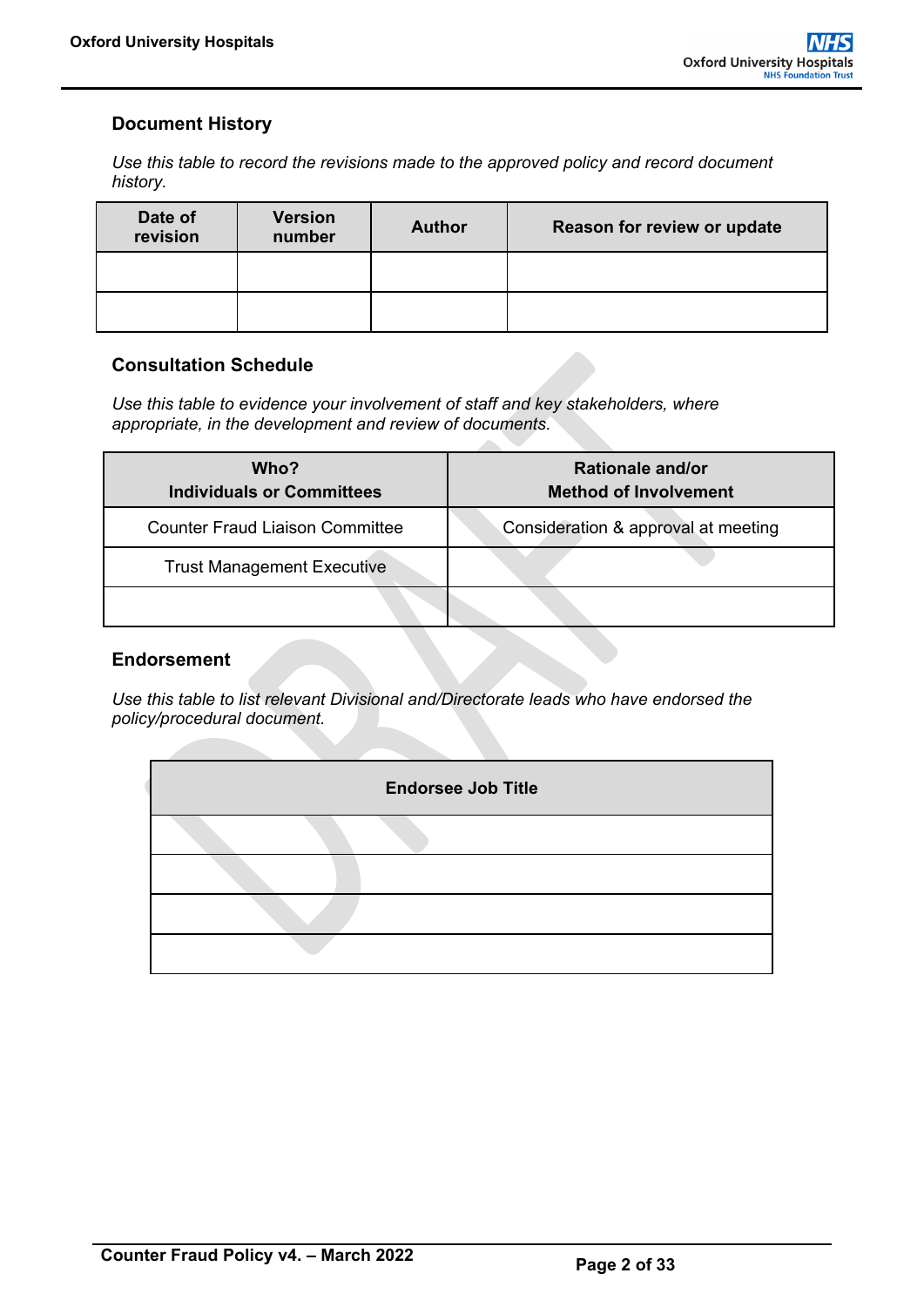# **Contents**

| Appendix 6 - REPORT FRAUD TO THE LOCAL COUNTER FRAUD SPECIALIST 22     |  |
|------------------------------------------------------------------------|--|
|                                                                        |  |
| Appendix 8 - Terms of Reference of Counter Fraud Liaison Committee  27 |  |
|                                                                        |  |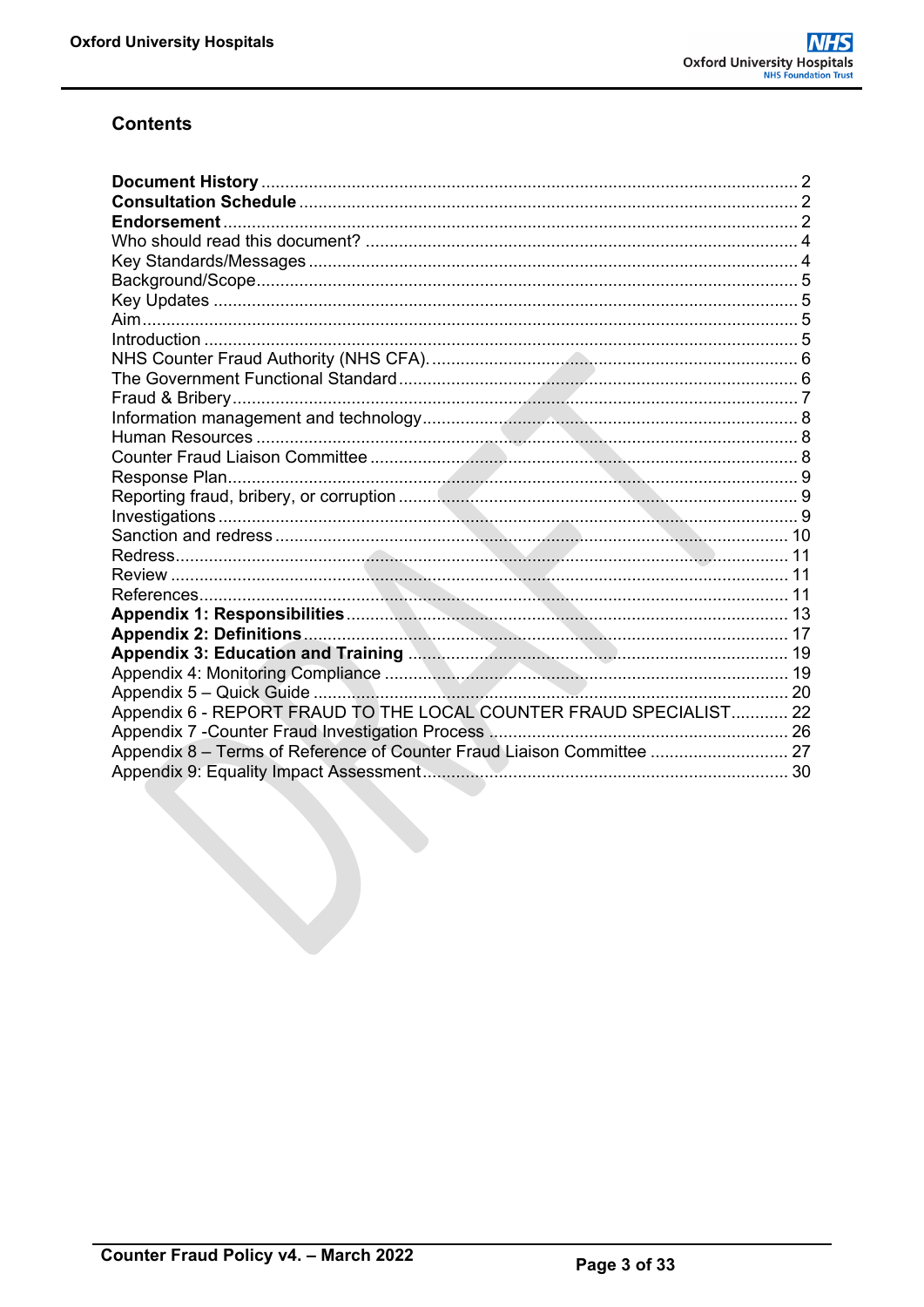# <span id="page-8-0"></span>**Who should read this document?**

1. This policy should be read by all employees, contractors, consultants, vendors, and other internal and external stakeholders.

#### <span id="page-8-1"></span>**Key Standards/Messages**.

- 2. One of the basic principles of public sector organisations is the proper use of public funds. It is therefore imperative that those who work in the public sector are aware of the risk of and means of enforcing the rules against fraud and other illegal acts involving dishonesty. For the sake of simplicity, all such offences are hereafter referred to as "fraud", except where the context indicates otherwise. This document sets out the approach to countering fraud, bribery and corruption in the NHS, the Trust's role in this and the background to the NHS Counter Fraud Authority
- 3. Oxford University Hospitals NHS Foundation Trust is committed to maintaining high standards of honesty, openness, and integrity within the organisation. This extends to seeking to ensure all its Health and Social Care providers have reciprocal counter fraud and bribery arrangements in place. This will include the rigorous investigation of any suspicions of fraud or corruption that may arise.
- 4. This document, which has been approved by the Trust Board, is intended to promote an anti-fraud, bribery, and corruption culture and to provide support, direction, and guidance to Trust staff who find themselves faced with incidents of suspected fraud, bribery, or corruption
- 5. For quick reference the guide below is a summary of key policy points. This does not negate the need to be aware of and follow the detail of this policy.

#### **Disclaimer: It is your responsibility to check that this is the most recent issue of this document.**

- Oxford University Hospitals NHSFT has a zero tolerance to fraudulent and corrupt behaviour. This policy is endorsed by the Trust Board.
- All employees, and other persons working within the Trust must take effective action to minimise the risk of fraud and corruption to the organisation.
- The organisation has an appointed Anti-Crime Specialist, also known as a local counter fraud specialist (LCFS) who will take action to minimise the impact of fraud within the organisation.
- Employees must ensure all gifts and hospitality, and all outside business interests are reported in accordance with the Trust's Declarations of Interests, Gifts, Hospitality and Sponsorship Policy.
- Any allegations or suspicions of fraud or corrupt behaviour should be reported to the ACS/LCFS immediately. All allegations are treated in confidence and will be taken seriously. Allegations can also be reported to the Trust's Chief Finance Officer (CFO).
- If the concern relates to the LCFS/ACS or CFO, a report can also be made to the National Fraud and Corruption Reporting Line or on the fraud reporting website.
- All allegations will be investigated to determine whether offences have been committed contrary to the Fraud Act 2006, the Bribery Act 2010 and other relevant legislation. The Trust will pursue appropriate sanctions against those shown to have acted dishonestly. Sanction action can include criminal sanctions (including warnings, cautions and criminal prosecution action), disciplinary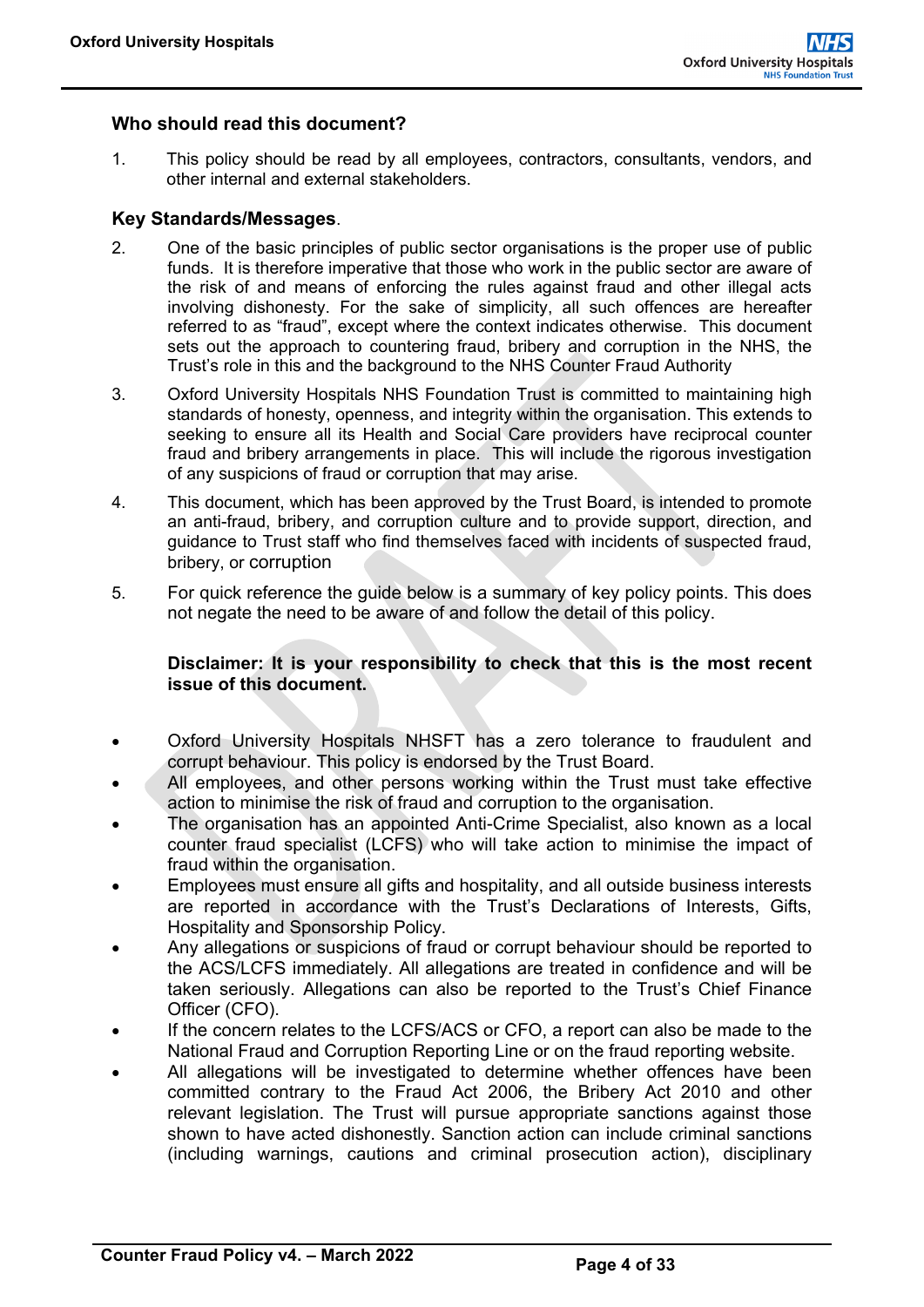sanctions (including oral and written warnings and dismissal), referral to professional body, and recovery of monies lost.

#### <span id="page-9-0"></span>**Background/Scope**.

- 6. Oxford University Hospitals NHS Foundation Trust is committed to reducing the level of fraud, corruption, and bribery within the NHS to an absolute minimum. This document sets out Oxford University Hospitals NHS Foundation Trust's policy for dealing with suspected or detected fraud, bribery, and corruption.
- 7. This policy applies to all employees, (including individuals employed by a third party, by external contractors, as well as voluntary workers, students, locums or agency employees) Governors and Non-Executive Directors of Oxford University Hospitals NHS Foundation Trust, regardless of position held, as well as consultants, vendors, contractors, service users, committee members of organisations funded by the Trust, employees and principals of partner Trust's and organisations, and/or any other parties who have a business relationship with the Trust. This policy will be applied fairly and consistently to all employees regardless of their protected characteristics as defined by the Equality Act 2010 namely, age, disability, gender reassignment, race, religion or belief, gender, sexual orientation, marriage or civil partnership, pregnancy, and maternity; length of service, whether full or part-time or employed under a permanent or a fixed-term contract, irrespective of job role or seniority within the organisation.
- 8. All employees should be reminded of the existence and scope of this policy at least annually**.**

### <span id="page-9-1"></span>**Key Updates**

9. The policy has been updated to reflect the revised NHSCFA Strategy, the implementation of the Government Functional Standard, the appointment of the Trust's Counter Fraud Champion and the change of title from Local Counter Fraud Specialist to Anti-Crime Specialist.

#### <span id="page-9-2"></span>**Aim**

- 10. This Counter Fraud and Bribery Policy and Reporting Procedure is intended to ensure that employees, patients, and contractors are: -
	- 10.1. Able to recognise fraud, bribery and corruption and are aware of their responsibility to safeguard NHS funds.
	- 10.2. aware of the correct reporting requirements
	- 10.3. aware of the actions the organisation will take to counter fraud, bribery, and corruption.

#### <span id="page-9-3"></span>**Introduction**

- 11. Dealing with fraud is a key part of building a new, modern, and dependable health service for the future. The NHS aims to provide prompt high-quality treatment and care when and where it is needed. All those working for the NHS must be committed to ensuring its resources are used appropriately and efficiently to this end and it follows that any misuse of resources must be identified and stopped.
- 12. Oxford University Hospitals NHS Foundation Trust (the Trust) is committed to maintaining honesty and integrity in all its activities. It is also committed to the prevention of fraud, bribery, and corruption within the organisation and to the rigorous investigation of any such allegations. This policy has been approved by the Trust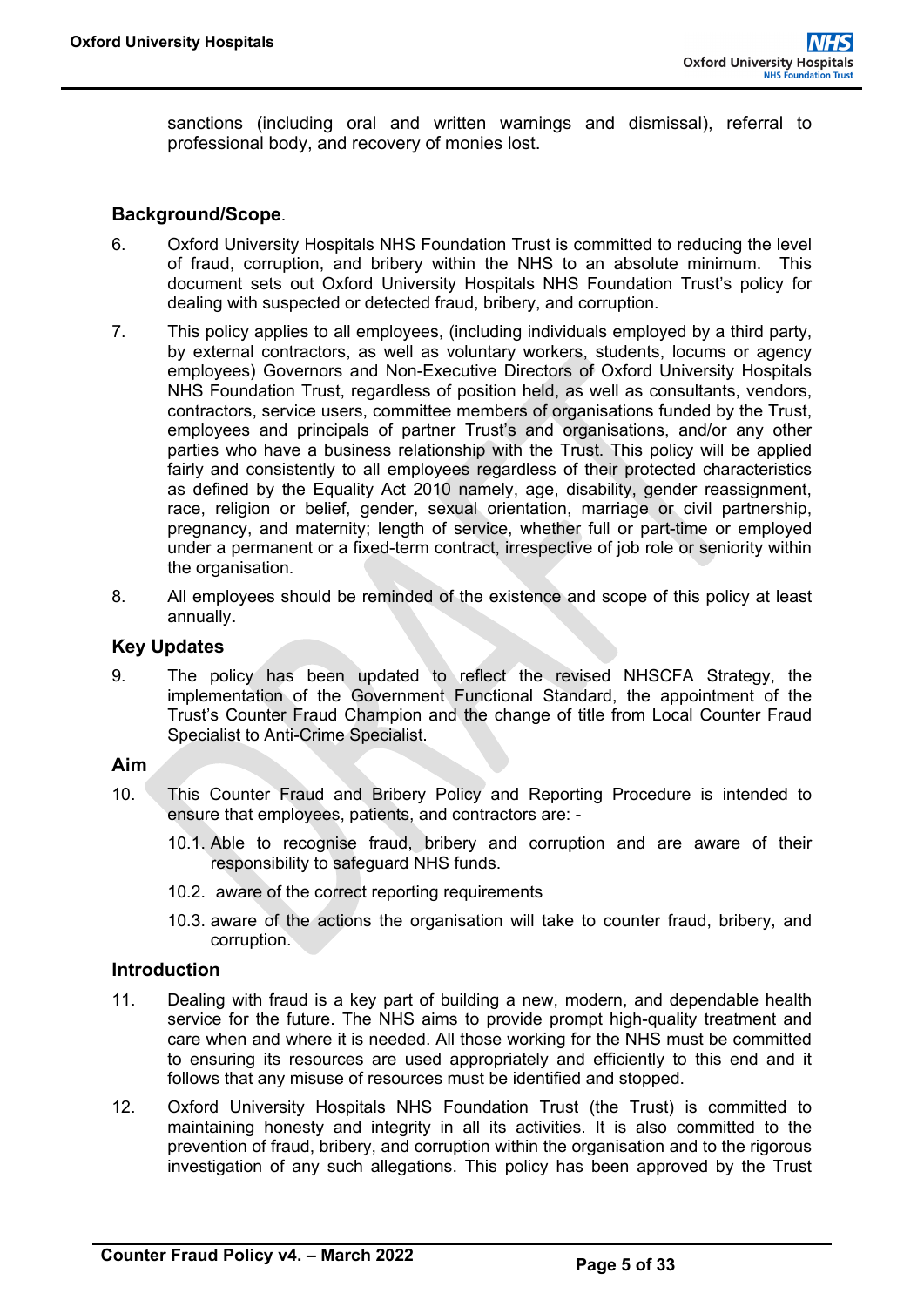Board and endorsed by senior management, Trust Management Executive, and the Trust Audit Committee.

- 13. The Trust wholly endorses the NHS Counter Fraud Authority's (NHS CFA) strategy 2020-2023 towards the elimination of any fraud within the National Health Service (NHS) and will seek to apply appropriate criminal, disciplinary, regulatory, and civil sanctions against fraudsters and where possible will attempt to recover any identified losses.
- 14. The Trust wishes to encourage anyone that has reasonable suspicions of fraud to report them. All employees, patients and contractors can be confident that they will not suffer in any way because of reporting reasonably held suspicions of fraud. For these purposes "reasonably held suspicions" shall mean any suspicions other than those which are raised maliciously and found to be groundless
- 15. All staff have a duty to protect the assets of the Trust, co-operate with any counter fraud investigation and report any suspicions of financial crime to the LCFS. All reasonably held suspicions will be taken seriously. All employees should be aware of and act in accordance with the values set out in the Code of Conduct for NHS Boards, the Code of Conduct for NHS Managers and the Trust's Declarations of Interests, Gifts, Hospitality and Sponsorship Policy.
- 16. The Trust has approved a "Raising Concerns (Whistleblowing) Policy" in accordance with the Public Interest Disclosure Act 1998. Under the terms of this Act, a member of staff is protected if they act reasonably and responsibly.

# **NHS Counter Fraud Authority (NHS CFA).**

<span id="page-10-0"></span>17. Crime against the NHS can seriously undermine its effectiveness and ability to deliver healthcare services. NHS CFA has the responsibility for all policy and operational matters relating to the prevention, detection and investigation of fraud, bribery, and corruption in the NHS. It also has a responsibility to ensure that any investigations are conducted in accordance with the NHS CFA Strategy 2020 - 2023.

# **The Government Functional Standard**

- <span id="page-10-1"></span>18. The Government Functional Standard (see appendix 2) has been developed to support organisations in implementing appropriate measures to counter fraud, bribery, and corruption. Having appropriate measures in place helps protect NHS resources against fraud and ensures they are used for their intended purpose - the delivery of patient care.
- 19. Annually, the Trust will submit a self-assessment against compliance with the Standard. The Anti-Crime Specialist (ACS) will assist the Trust in the completion of the Government Counter Fraud Functional Standard return, which is due for upload by the end of April each year.
- 20. The agreed counter fraud work-plan demonstrates compliance with the requirements of the Government Functional Standard, Counter Fraud twelve components briefly summarised as follows:
	- Accountable individual
	- Counter fraud, bribery, and corruption strategy
	- Fraud, bribery, and corruption risk assessment
	- Policy and response plan
	- Annual action plan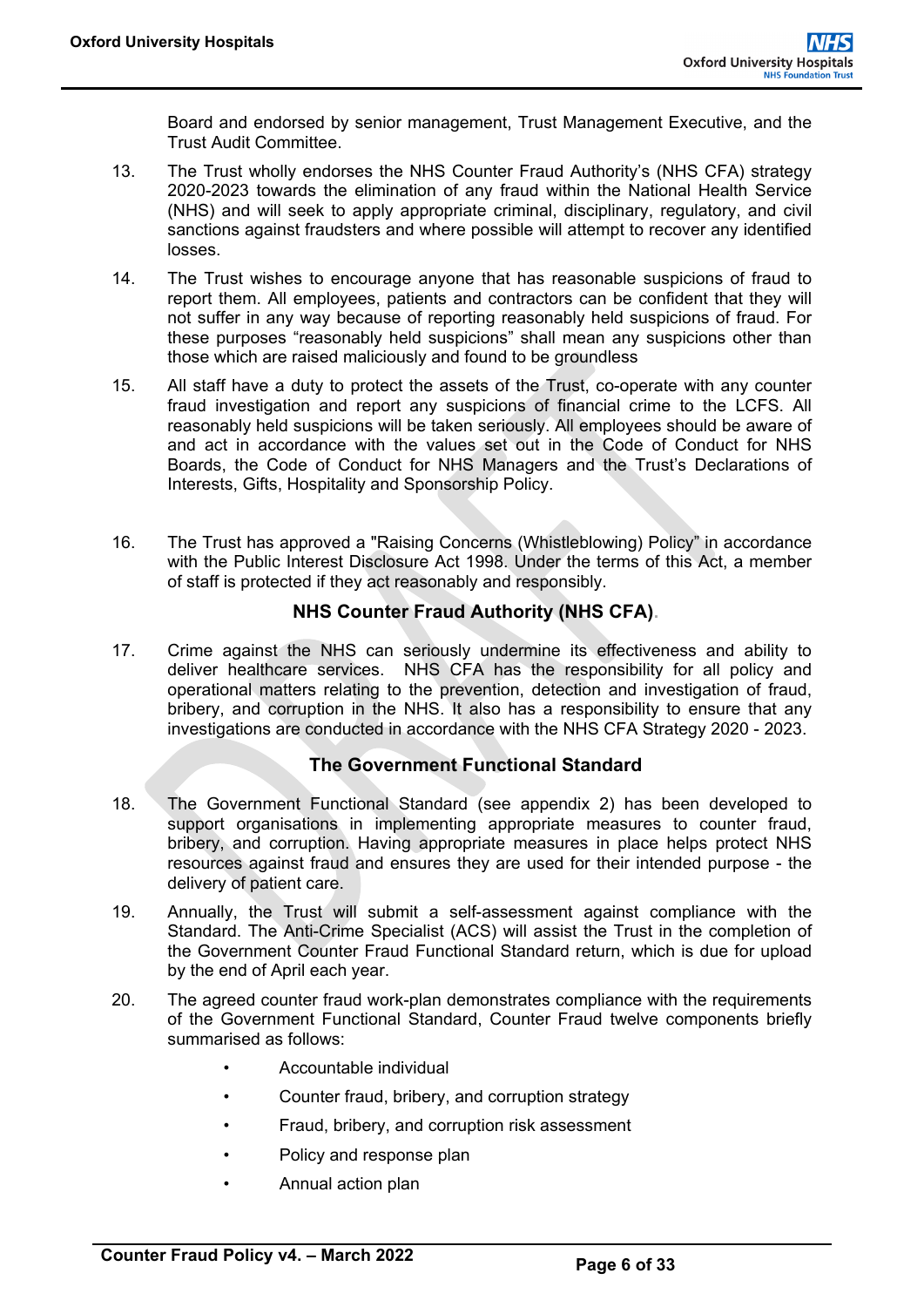- Outcome based metrics
- Reporting routes
- Reporting identified loss
- Access to trained investigators
- Undertake detection activity
- Access to and completion of fraud awareness training
- Policies and registers for gifts, hospitality, and conflicts of interest

# **Fraud & Bribery**

- <span id="page-11-0"></span>21. Fraud is defined as: a dishonest act (or a failure to act) made with the intention of making a financial gain or causing a financial loss (or risk of loss).
- 22. The dishonest act does not need to be successful for fraud to be committed, as long as the intention exists. Neither does the financial gain have to be personal but can be for the benefit of another. Where the intent is to cause a loss to the organisation, no gain by the perpetrator needs to be shown.
- 23. Petty theft, without the distortion of financial statements or other records, will normally be dealt with by the Trust Security Manager and reported to the Police. However, where an employee abuses their position to misappropriate cash or other Trust income this may be considered to be fraud and dealt with under this policy.
- 24. The Fraud Act 2006 is the relevant legislation, and the Act includes eight separate offences; those most applicable to the NHS and this policy are set out in Appendix 2 under the definition of Fraud.
- 25. In respect of bribery, the Bribery Act 2010 is the relevant legislation. The Act creates several criminal offences and those most applicable to the NHS and this policy are set out in Appendix 2 under the definition of Bribery.
- 26. The offence of being bribed is defined by section 2 of the Act and it is an offence for a person to request, or agree to receive, or accept a financial or other advantage as an inducement to, or as a reward for, the improper performance of any function or activity. For example, where an employee who sells confidential information to a third party or provides preferential treatment to suppliers or patients for a fee.
- 27. In the offence of being offered a bribe, a "financial or other advantage" has a wide meaning and could include holidays or entertainment, contracts, non-monetary gifts and offers of employment etc.
- 28. Similarly, a "relevant function or activity" covers "any function of a public nature; any activity connected with a business, trade or profession; any activity performed in the course of a person's employment; or any activity performed by or on behalf of a body of persons whether corporate or unincorporated".
- 29. The conditions attached are that the person performing the function should be expected to perform it in good faith or with impartiality, or that an element of trust attaches to that person's role.
- 30. Activity will be considered to be "improperly" performed when there is a breach of good faith, impartiality, or a position of trust.
- 31. The standard in deciding what would be expected is what a reasonable person in the UK might expect of a person in such a position.
- 32. Any concerns about bribery should be referred to the Anti-Crime Specialist (ACS).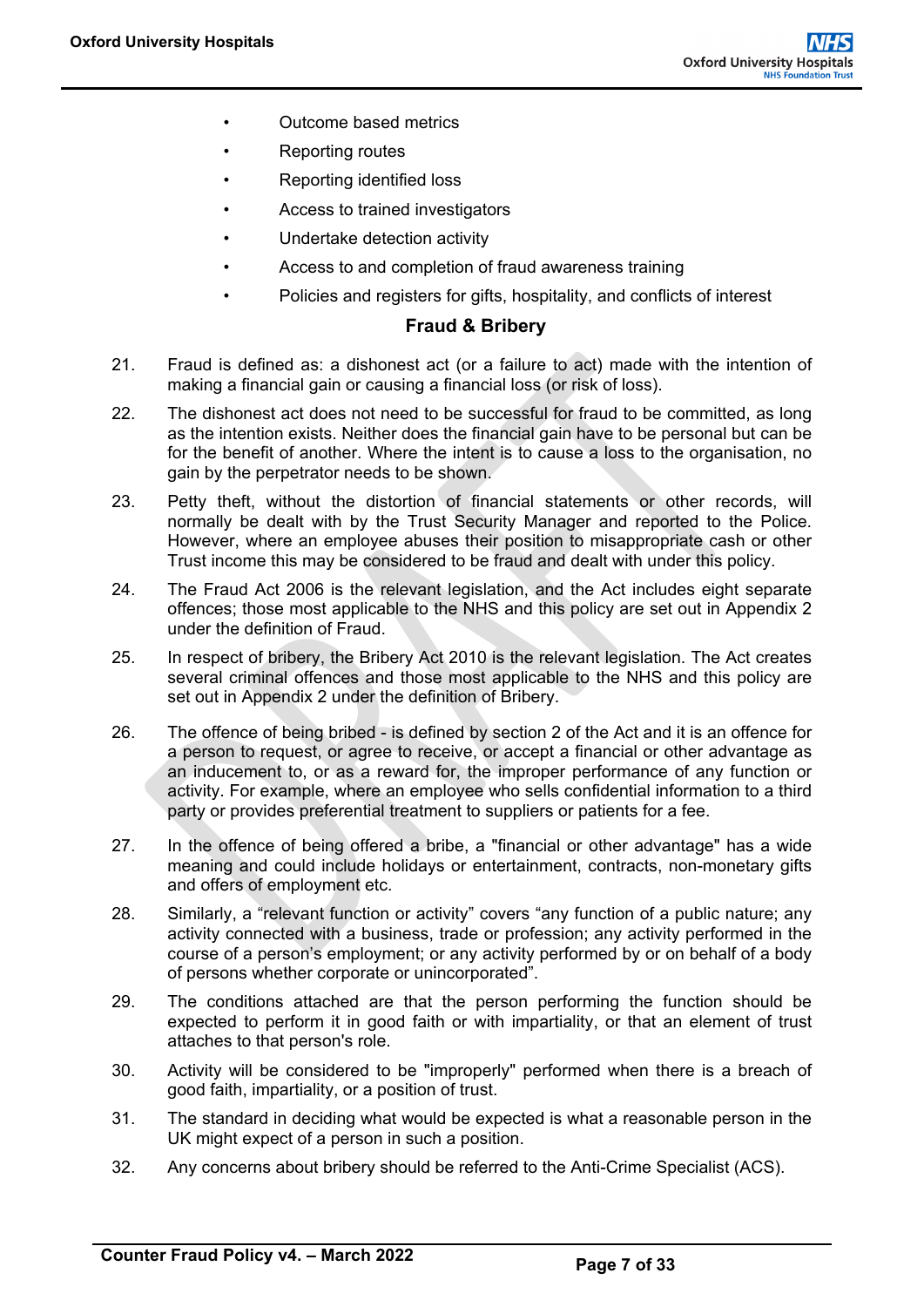# **Information management and technology**

- <span id="page-12-0"></span>33. The Computer Misuse Act became law in 1990; the Act identifies three specific offences:
	- 33.1. Unauthorised access to computer material
	- 33.2. Unauthorised access with intent to commit or facilitate commission of further offences
	- 33.3. Unauthorised acts with intent to impair, or with recklessness as to impairing operation of computer, etc.
- 34. Unauthorised access to computer material could include using another person's identifier (ID) and password without proper authority to use data or a program, or to alter, delete copy or move a program or data.
- 35. Unauthorised access with intent to commit or facilitate commission of further offences could include gaining unauthorised access to financial or administrative records with intent.
- 36. Unauthorised acts with intent to impair, or with recklessness as to impairing the operation of computer, could include destroying another user's files, modifying system files, creation of a virus, changing clinical records, and deliberately generating information to cause a complete system malfunction.
- 37. The fraudulent use of information technology will be reported by the Chief Digital and Partnership Officer (or his nominated deputy) to the ACS.
- 38. Further information on cyber enabled fraud can be found here:

<span id="page-12-1"></span><https://cfa.nhs.uk/fraud-prevention/reference-guide/cyber-enabled-fraud>

# **Human Resources**

- 39. Human Resources staff are one of the staff groups playing a vital role in identifying and reporting incidents of suspected fraud, bribery, and corruption.
- 40. A joint working protocol has been established and agreed between the ACS and Human Resources. The protocol indicates the responsibilities of specific individuals, the frequency of liaison meetings and specific interaction points during parallel investigations.
- 41. Support and oversight are provided by the Chief Finance Officer (CFO) and Chief People Officer (CPO) and senior management as required to ensure this is implemented effectively.

#### **Counter Fraud Liaison Committee**

<span id="page-12-2"></span>42. As part of the alignment with the new functional standards for counter fraud, the Trust has formalised the Terms of Reference of the monthly meeting the Trust holds with the Counter Fraud provider (TIAA) ever since their appointment.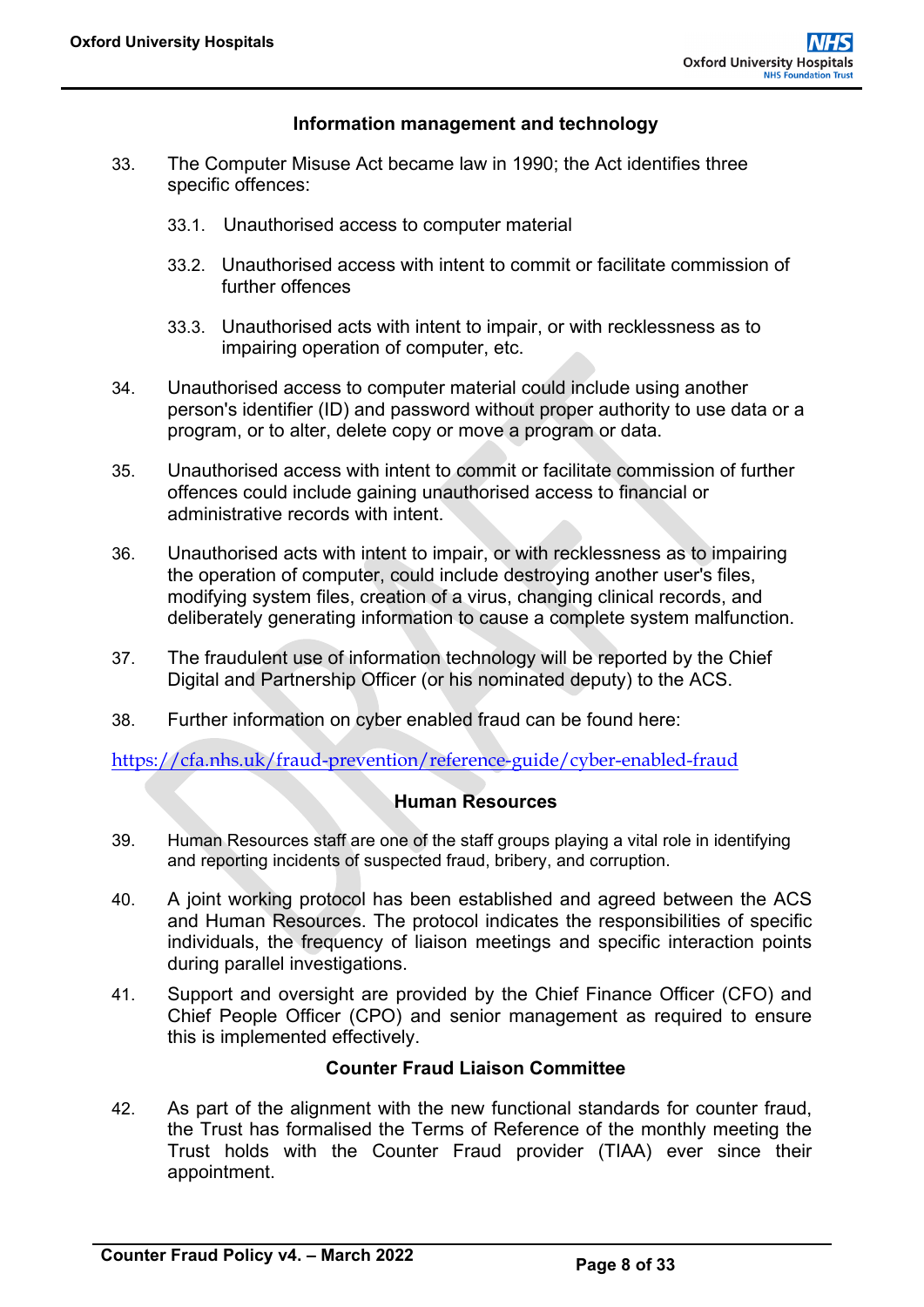- 43. These Terms of Reference (attached at appendix 8) codify the tasks the group have been undertaking but do not propose any additional roles or responsibilities.
- 44. The Terms of Reference do not remove the statutory duties of the Chief Finance Officer in respect of Counter Fraud and the role of the Committee is to advise the Chief Finance Officer in the discharge of these duties.

#### **Response Plan**

#### <span id="page-13-0"></span>**Bribery and Corruption**

- 45. The Trust has conducted risk assessments across the Trust to assess how bribery and corruption may affect the organisation. Where the ACS has identified risks, the organisation will ensure that proportionate procedures are put in place to mitigate these risks.
- 46. The Trust has a comprehensive Declaration of Interests, Gifts, Hospitality and Sponsorship Policy that outlines the procedures in relation to the declaration of interests, gifts and hospitality and sponsorship. This policy is available on the Trust **Intranet**

#### **Reporting fraud, bribery, or corruption**

- <span id="page-13-1"></span>47. Anyone discovering or suspecting fraud, bribery or corruption at the Trust should report the matter immediately to the Anti-Crime Specialist (ACS) or the CFO.
- 48. Details of how to contact the ACS and other key reporting lines are provided in **Appendix 5** All information received is treated in the strictest confidence.
- 49. Any instances of actual or suspected fraud, bribery or corruption brought to the attention of a manager should be immediately reported to the ACS or CFO or via the national Fraud and Corruption Reporting Line (FCRL).
- 50. The NHS FCRL can be contacted on 0800 028 40 60, or alternatively, fraud can be reported confidentially online at [www.cfa.nhs.uk/reportfraud.](http://www.cfa.nhs.uk/reportfraud), as an alternative to internal reporting procedures and if staff wish to remain anonymous.
- 51. These reporting methods are not intended to replace existing local reporting lines, but rather to provide another way for those who feel unable to use them.
- 52. If an employee is concerned that the ACS or the CFO themselves may be implicated in suspected fraud, bribery or corruption, the matter should be reported to the Accountable Officer.
- 53. A guide has been included in the appendix of this policy (Appendix 5), to provide a reminder of the key contacts and a checklist of the actions to follow if fraud, bribery and/or corruption, is discovered or suspected. Managers are encouraged to make staff aware of this and to place it on staff notice boards.
- 54. All reports of fraud, bribery, and corruption, however they are reported, will be taken seriously and thoroughly investigated in accordance with NHS CFA guidance and relevant legislation.

#### **Investigations**

<span id="page-13-2"></span>55. The Trust is regularly updated on actions and progress for new and ongoing investigations. A case cannot be raised without prior agreement and discussion between the ACS and the CFO (subject to clause 52 above,). Once agreed the case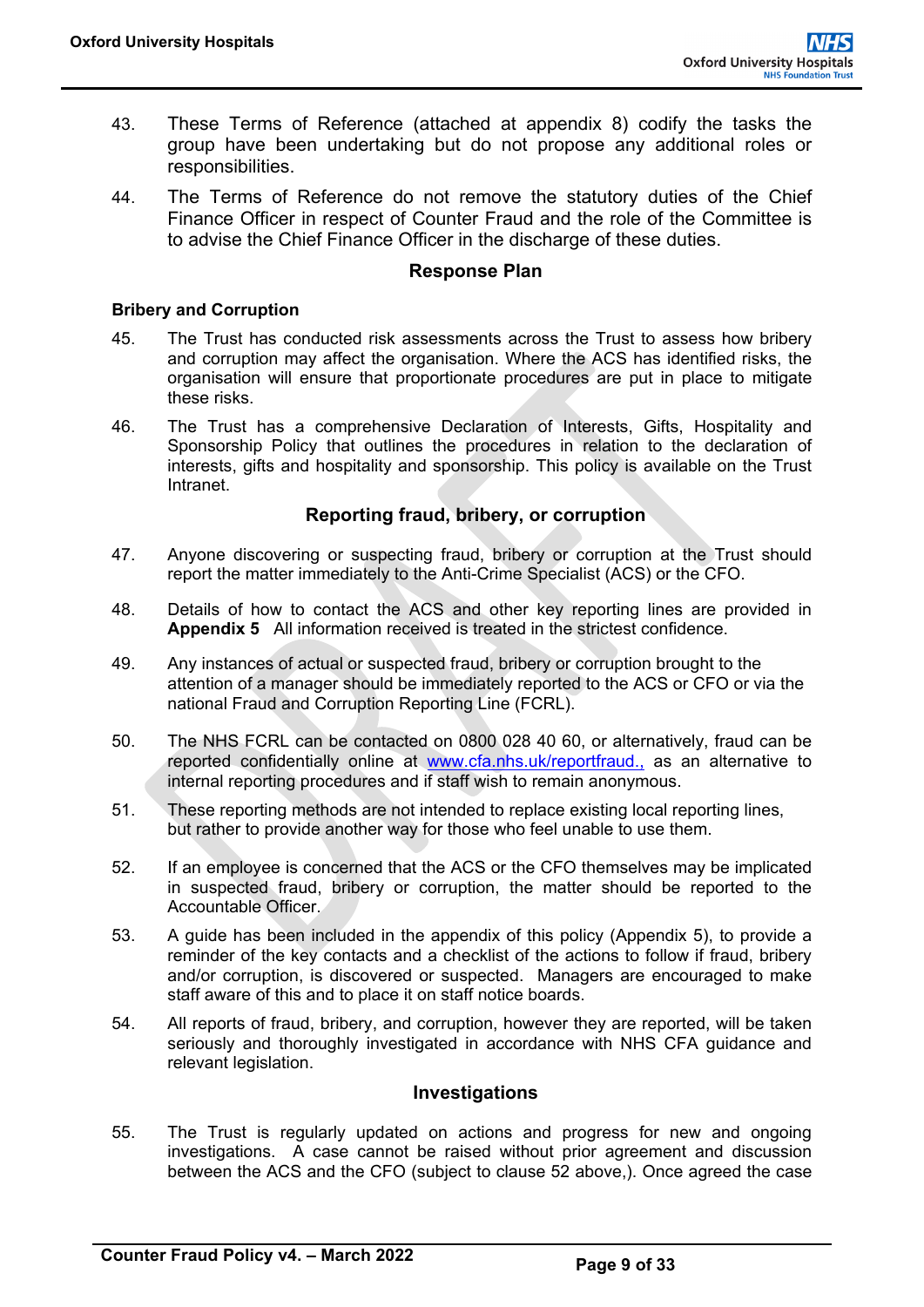is then added to the NHS CFA CLUE system for the recording and management of investigation work. Updates are provided as and when required or at scheduled quarterly meetings with the CFO. The Audit Committee receives a progress report with clear updates and actions taken with cases discussed at each meeting.

- 56. Criminal and disciplinary processes have different purposes, different standards of proof, and are governed by different rules. As such, it would not be appropriate for one investigation to cover both criminal and disciplinary matters. However, a disciplinary enquiry can proceed in parallel with a criminal investigation if there is close co-operation between Human Resources staff, the Trust's investigating officer and the ACS.
- 57. A criminal investigation seeks to establish the facts in relation to a suspected criminal offence. Investigators are bound by rules of evidence, including the Criminal Procedure and Investigations Act 1996 (CPIA), the Police and Criminal Evidence Act 1984 (PACE) and Codes of Practice. **Guilt in a criminal prosecution must be proved 'beyond reasonable doubt'**.
- 58. The purpose of a disciplinary investigation is to establish the facts of the case, i.e., to ascertain whether there is a reasonable belief that the alleged misconduct has occurred; whether the employee has any explanation for the alleged misconduct; and whether there are any special circumstances to be taken into account. Disciplinary investigations and ensuing proceedings must adhere to the Advisory, Conciliation and Arbitration Services (ACAS) Code of Practice on Disciplinary and Grievance Procedures, as well as any local HR policies.
- 59. It is not unusual for the criminal and disciplinary processes to overlap. For example, an employee who is being investigated for suspected fraud may also be the subject of disciplinary proceedings by their employer arising out of the same set of circumstances.
- 60. In the case of parallel criminal and disciplinary processes, these should be conducted separately, but there needs to be close liaison between the Local Counter Fraud Specialist and the HR functions since one process may impact on the other. This may include the sharing of information where lawful and at the appropriate time.
- 61. Progress of cases are discussed at the Counter Fraud Liaison Committee monthly with the Counter Fraud Champion (see appendix 1), HR, and ACS.
- 62. The ACS and Human Resources have a protocol which underpins the working relationship during investigations of fraud against Trust employees.

#### **Sanction and redress**

- <span id="page-14-0"></span>63. Where an objective investigation has found that fraud, bribery, and corruption is present the organisation will seek to apply appropriate sanctions. This may include:
	- 63.1. **Criminal Prosecution** The ACS will work in partnership with NHS Counter Fraud Authority, the Police and/or the Crown Prosecution Service to bring a case to court against the alleged offender.
	- 63.2. **Disciplinary** Disciplinary procedures will be initiated where an employee is suspected of being involved in a fraudulent/illegal act. Fraud is defined by the Trust as gross misconduct and as such may result in the dismissal of an employee: however, each case will be considered on its individual circumstances and any appropriate sanction applied in accordance with the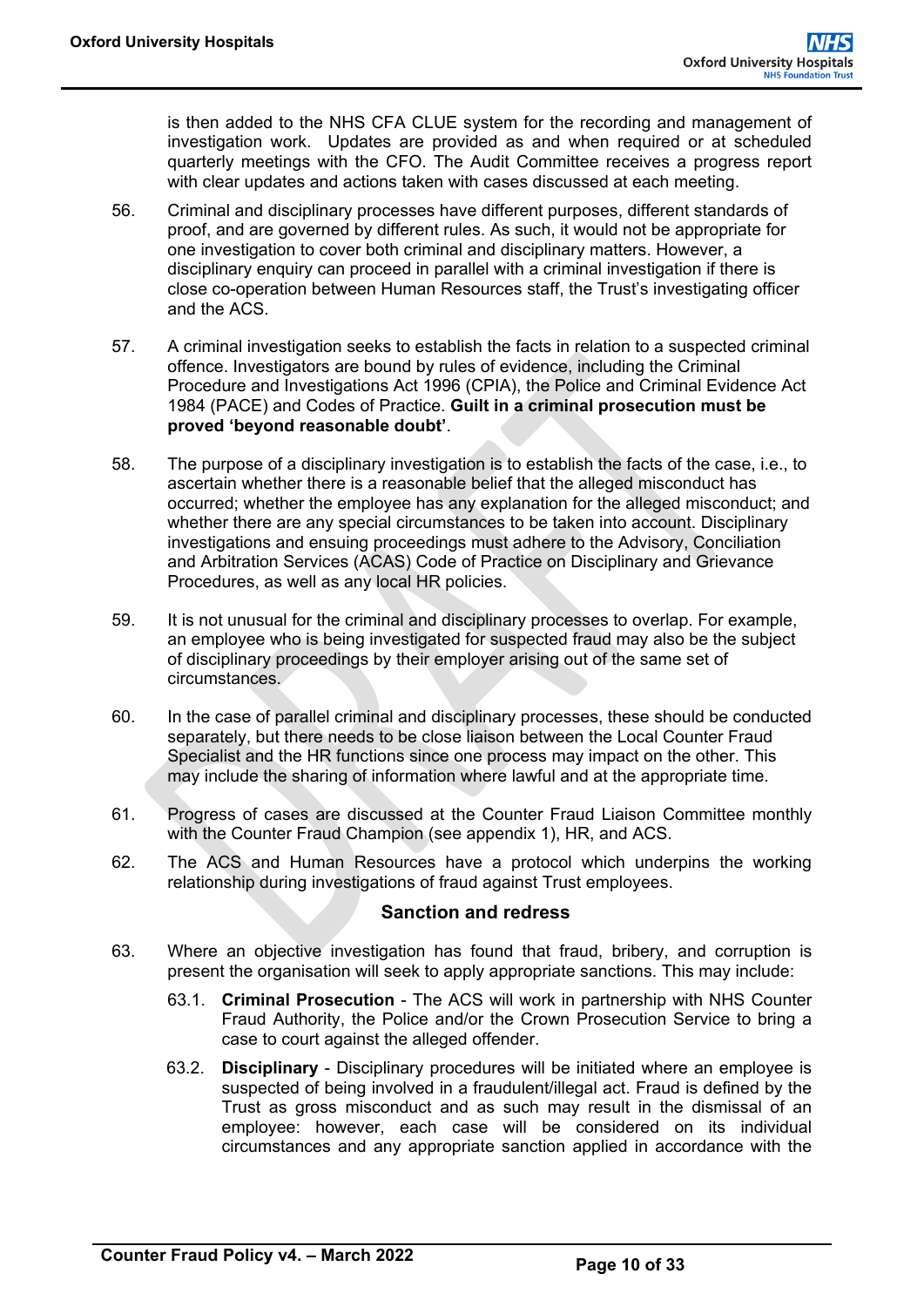Trust Disciplinary Procedure. The Disciplinary Procedure can be found on the Trust's intranet.

- 63.3. **Civil proceedings** Civil sanction will be applied against those who commit fraud, bribery, and corruption to recover money and/or assets, including interest and costs, which have been fraudulently obtained,
- 63.4. **Professional body referral** If the organisation is aware during an investigation that a Healthcare Professional or members of other professional organisations is involved in fraud, bribery or corruption, there is a risk to patient safety or there is a significant risk to public funds, a referral to the appropriate regulatory body will be made to consider whether fitness to practice procedures should be invoked.

The NHS Counter Fraud Authority's approach to pursuing sanctions in cases of fraud, bribery and corruption is that the full range of possible sanctions – including criminal, civil, disciplinary, and regulatory – should be considered at the earliest opportunity, and any or all of these may be pursued where and when appropriate. The consistent use of an appropriate combination of investigative processes in each case demonstrates an organisation's commitment to take fraud, bribery and corruption seriously and ultimately contributes to the deterrence and prevention of such actions

#### **Redress**

- <span id="page-15-0"></span>64. The Trust will seek to recover all losses due to fraud and this could be through deduction of salary or through an agreement to repay.
- 65. The Trust will consider initiating civil recovery action if this is cost-effective and appropriate for deterrence purposes.
- 66. This can take a number of routes including but not limited to applying through the Small Claims Court and/or recovery through debt collection agencies. Each case will be discussed with the Chief Finance Officer (or his nominated deputy) to determine the most appropriate action.

#### <span id="page-15-1"></span>**Review**

- 67. This policy will be reviewed every two years by the ACS in conjunction with the CFO and senior management and in accordance with relevant guidance, best practice, and legislation.
- 68. *N.B.Policies may need to be revised before this date, particularly if national guidance or local arrangements change, where implementation is unsuccessful or where audits necessitate a policy review.*

#### <span id="page-15-2"></span>**References**

- OUH Constitution
- Reservation and Delegation of Powers and Standing Financial Instructions
- Disciplinary Procedure
- Raising Concerns (Whistleblowing) Policy
- Declarations of Interests, Gifts, Hospitality and Sponsorship Policy
- Sickness Absence Management Procedure
- Workforce Equality Diversity and Inclusion Policy
- HR / ACS working protocol (memorandum of understanding)
- Sanctions and Redress Guidance
- Discrepancy of Pay ((Overpayments/Underpayments) Procedure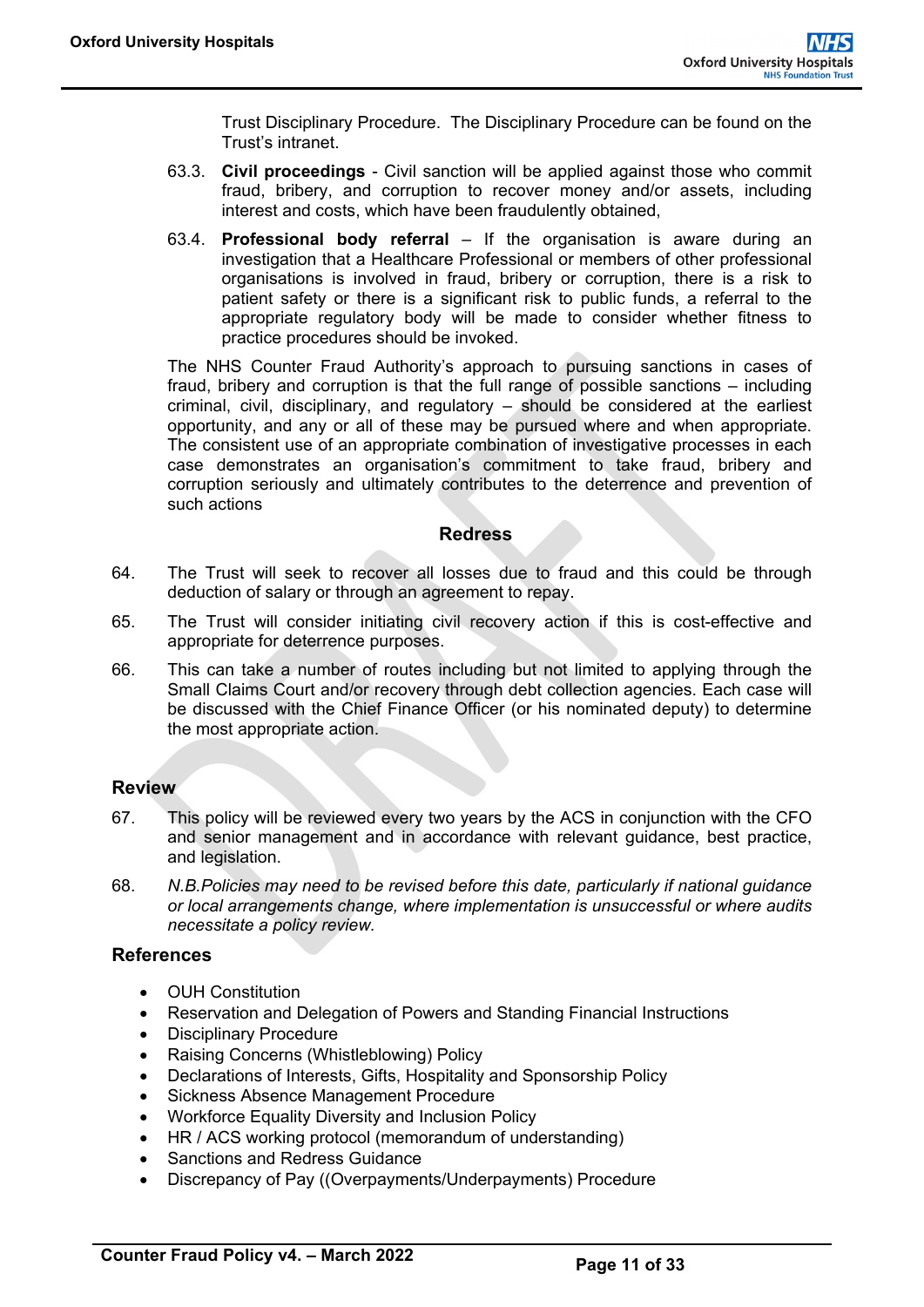- <https://cfa.nhs.uk/fraud-prevention/fraud-guidance>
- <https://cfa.nhs.uk/fraud-prevention/reference-guide/cyber-enabled-fraud>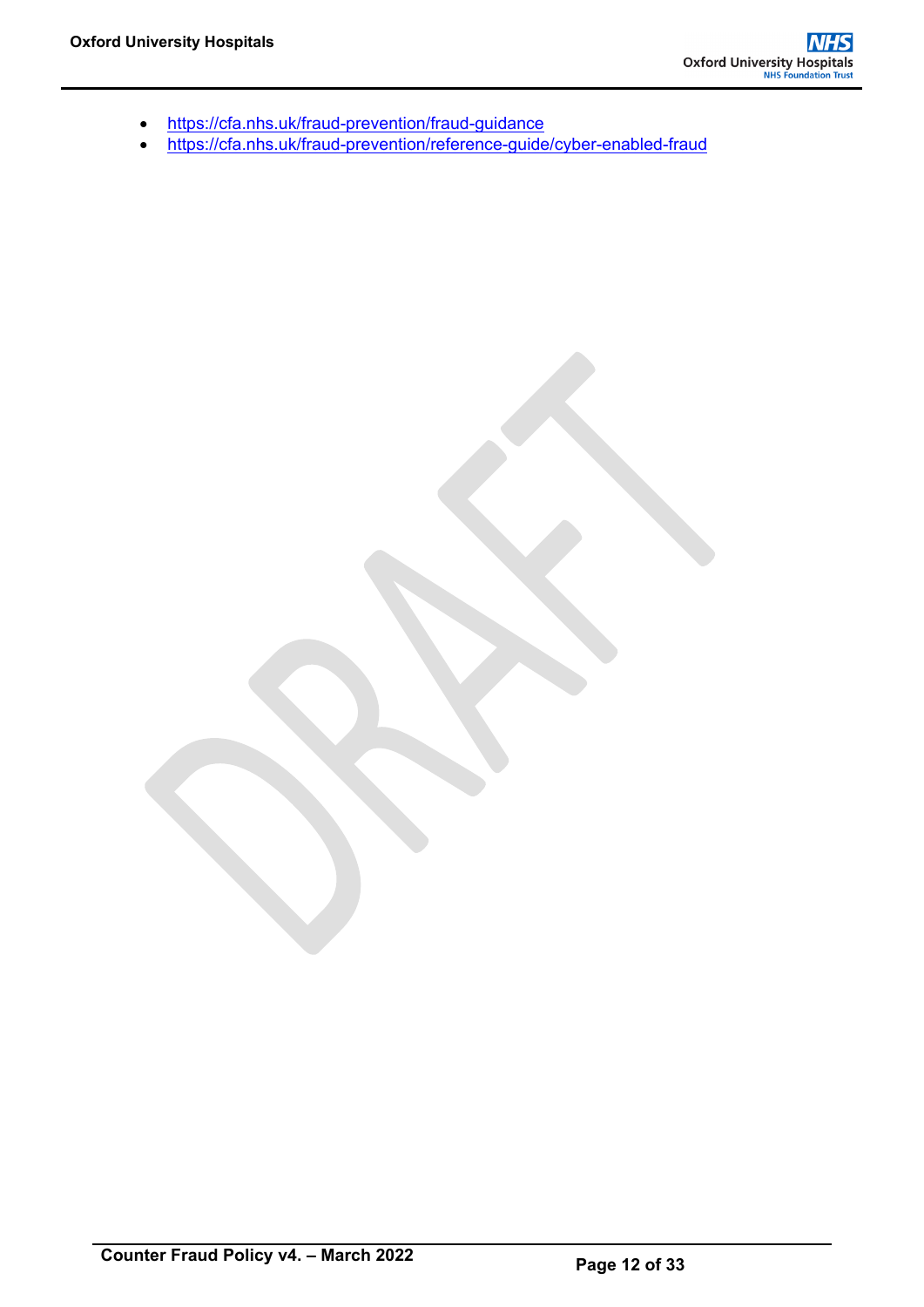# <span id="page-17-0"></span>**Appendix 1: Responsibilities**

1. **Chief Executive Officer (CEO) -** as the **Accountable Officer** has the overall responsibility for funds entrusted to the organisation. The CEO must ensure adequate policies and procedures are in place to protect the organisation and the public funds entrusted to it from instances of fraud, bribery, and corruption.

#### **2. Chief Financial Officer (CFO)**

- 2.1. The CFO is provided with powers to approve financial transactions initiated by staff across the organisation.
- 2.2. The CFO prepares, documents, and maintains detailed financial procedures and systems that incorporate the principles of separation of duties and internal checks to supplement those procedures and systems.
- 2.3. All anti-fraud, bribery and corruption work within the organisation is directed by the CFO. The CFO shall be responsible for operational matters such as authorising the investigation of alleged fraud, interviews under caution and the recovery or write-off of any sums lost to fraud.
- 2.4. The Chief Finance Officer has a number of statutory duties in respect of Counter Fraud as set out in the "Directions to NHS Trusts and Special Health Authorities in respect of Counter Fraud 2017". Nothing in the Terms of Reference of the Counter Fraud Liaison Committee removes these duties and the role of the Committee is to advise the Chief Finance Officer in the discharge of these duties.
- 2.5. The CFO will inform the ACS, of any incidents where fraud, bribery or corruption is suspected within the organisation. Depending on the outcome of initial investigations, the CFO shall inform and consult the Accountable Officer and appropriate senior management in cases where there may be a material loss due to fraud, bribery, or corruption, or where the incident may lead to adverse publicity.
- 2.6. A decision on whether to refer the matter to the Crown Prosecution Service (or another agency), seek Police assistance or to commence criminal proceedings will be made with the agreement of the CFO and ACS.

# **3. Counter Fraud Champion**

- 3.1. The role of a Counter Fraud Champion was introduced by the NHS CFA in 2019 and forms part of the Trust's counter fraud provision. Having a Counter Fraud Champion is an essential part of compliance with the Government Functional Standard GovS 013: Counter Fraud.
- **3.2.** The Trust has appointed a Counter Fraud Champion who supports and promotes the fight against fraud at a strategic level and with other colleagues within the Trust. The Counter Fraud Champion also supports the ACS in the work that they already do.

# 4. **Anti-Crime Specialist (ACS) (Local Counter Fraud Specialist)**

4.1. The ACS is responsible for tackling fraud, corruption and bribery affecting the Trust, in accordance with national NHS CFA standards. Adherence to standards is important to ensure that the Trust has appropriate anti-fraud, bribery, and corruption measures in place. The ACS will look to achieve the highest possible standards and will report directly to the CFO.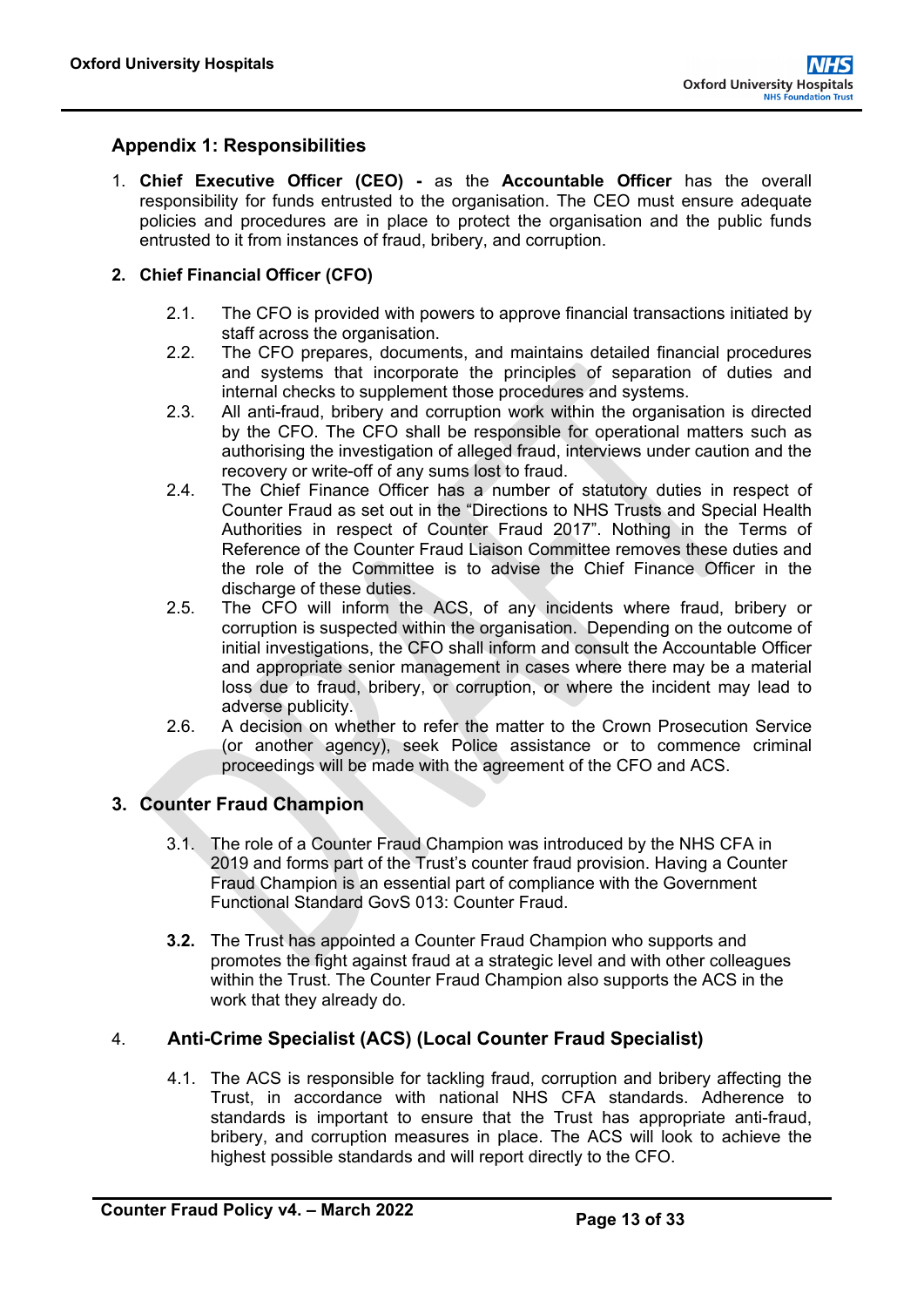- 4.2. The ACS will report regularly to the Audit Committee and at least annually submit a report to the Audit Committee on the annual self-assessment against the counter fraud standards*.*
- 4.3. The ACS will be responsible for the day-to-day implementation of all components of the Government Functional Standard 013.
- 4.4. The ACS will work with key colleagues and stakeholders to promote anti-fraud work, conduct risk assessments, apply effective preventative measures, and investigate allegations of fraud and corruption.
- 4.5. The ACS will ensure that the NHS CFA case management system is used to record all allegations of suspected fraud, bribery, and corruption, and to provide information to inform national intelligence.
- 4.6. The ACS will use the NHS CFA case management system, CLUE, to support and progress the investigation of fraud, bribery, and corruption allegations, in line with NHS CFA guidance.
- 4.7. The ACS will follow NHS CFA guidance, as set out in the NHS anti-fraud manual and current case acceptance criteria, in supporting the investigation of all allegations of fraud, bribery and corruption. The ACS will ensure that relevant legislation, such as the Police and Criminal Evidence Act 1984 and the Criminal Procedure and Investigations Act 1996, is adhered to.
- 4.8. The ACS will complete witness statements that satisfy the NHS CFA training model and best practice, and follow national guidelines approved by the Crown Prosecution Service (CPS).
- 4.9. The ACS will ensure that interviews under caution are conducted following the NHS CFA training model, and the Police and Criminal Evidence Act 1984.
- 4.10. The ACS will develop and deliver comprehensive risk based anti-fraud work

# **5. Internal and external audit**

5.1. The role of internal and external audit includes reviewing controls and systems and ensuring compliance with standing financial instructions. They have a duty to pass on any suspicions of fraud, bribery, or corruption to the ACS.

# **6. Human Resources (HR)**

- **6.1.** Human Resources staff are one of the staff groups playing a vital role in identifying and reporting incidents of suspected fraud, bribery, and corruption.
- **6.2.** Human Resources Directorate staff provide advice, guidance and support to Trust managers and officers investigating disciplinary matters. All disciplinary matters which involve suspected fraud, bribery offences will also be subject to parallel criminal investigation with the Trust's ACS.
- **6.3.** A joint working protocol has been established and agreed between the ACS and Human Resources. The protocol indicates the responsibilities of specific individuals, the frequency of liaison meetings and specific interaction points during parallel investigations. Support and oversight are provided by the CFO and senior management as required to ensure this is implemented effectively.

# 7. **Information management and technology**

7.1. The fraudulent use of information technology will be reported by the Director of Digital Services (or equivalent) to the ACS.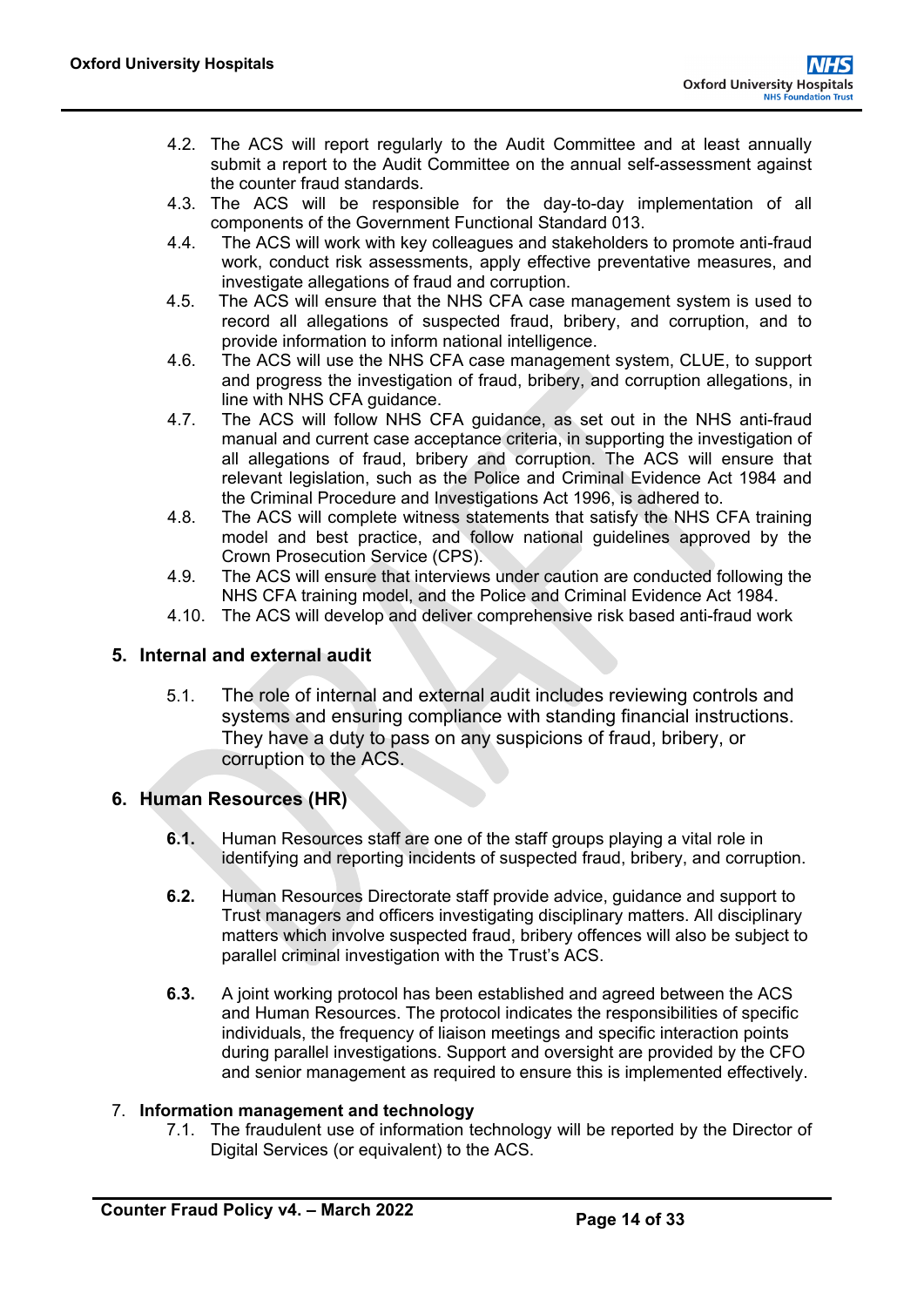# 8. **Managers**

- 8.1. All managers are responsible for ensuring that local policies, procedures, and processes within their local area are adhered to and kept under constant review. In addition, managers responsible for corporate policies and procedures are responsible for reviewing and updating these policies, procedures, and processes within their area of responsibility and ensuring that there are systems in place to ensure that they are adhered to and kept under constant review.
- 8.2. Managers have a responsibility to ensure that employees are aware of fraud, bribery and corruption and understand the importance of protecting the organisation from it.
- 8.3. Managers will be responsible for progressing cases in accordance with the Trust Disciplinary Procedure where appropriate.
- 8.4. Managers must not investigate any suspected fraudulent activity or suspicions of bribery themselves.
- 8.5. Managers should immediately report any instances of actual or suspected fraud, bribery, or corruption to the ACS or via the national Fraud and Corruption Reporting Line (FCRL).
- 8.6. Managers will ensure that employees who are involved in, or manage, internal control systems receive adequate training and support to carry out their responsibilities.
- 8.7. Managers will promptly provide support and information to the ACS to enable them to carry out their duties. Managers and their staff will co-operate with, and participate in, activities at the request of NHS Counter Fraud Authority and the ACS, including the implementation of national anti-fraud, bribery, and corruption measures. Managers will also ensure that employees adhere to guidance provided in intelligence alerts, bulletins and local warnings issued by NHS Counter Fraud Authority and the ACS.
- 8.8. Managers will proactively identify and report any system weaknesses that could facilitate fraud, bribery, or corruption.

# 9. **All employees**

- 9.1. All employees are required to comply with the policies and procedures of the Trust and apply best practice to prevent fraud, bribery, and corruption.
- 9.2. All employees have a responsibility to protect NHS resources from such crimes.
- 9.3. Employees who are involved in, or manage, internal control systems should ensure that they receive adequate training and support to carry out their responsibilities.
- 9.4. If an employee suspects that fraud, bribery, or corruption has taken place, they should ensure it is reported to the ACS and/or use the other reporting methods explained in para's 47 to 54 and Appendix 5 of this policy.
- 9.5. An employee having reported a suspicion of fraud must not speak to the member of staff they suspect has committed the fraud about this.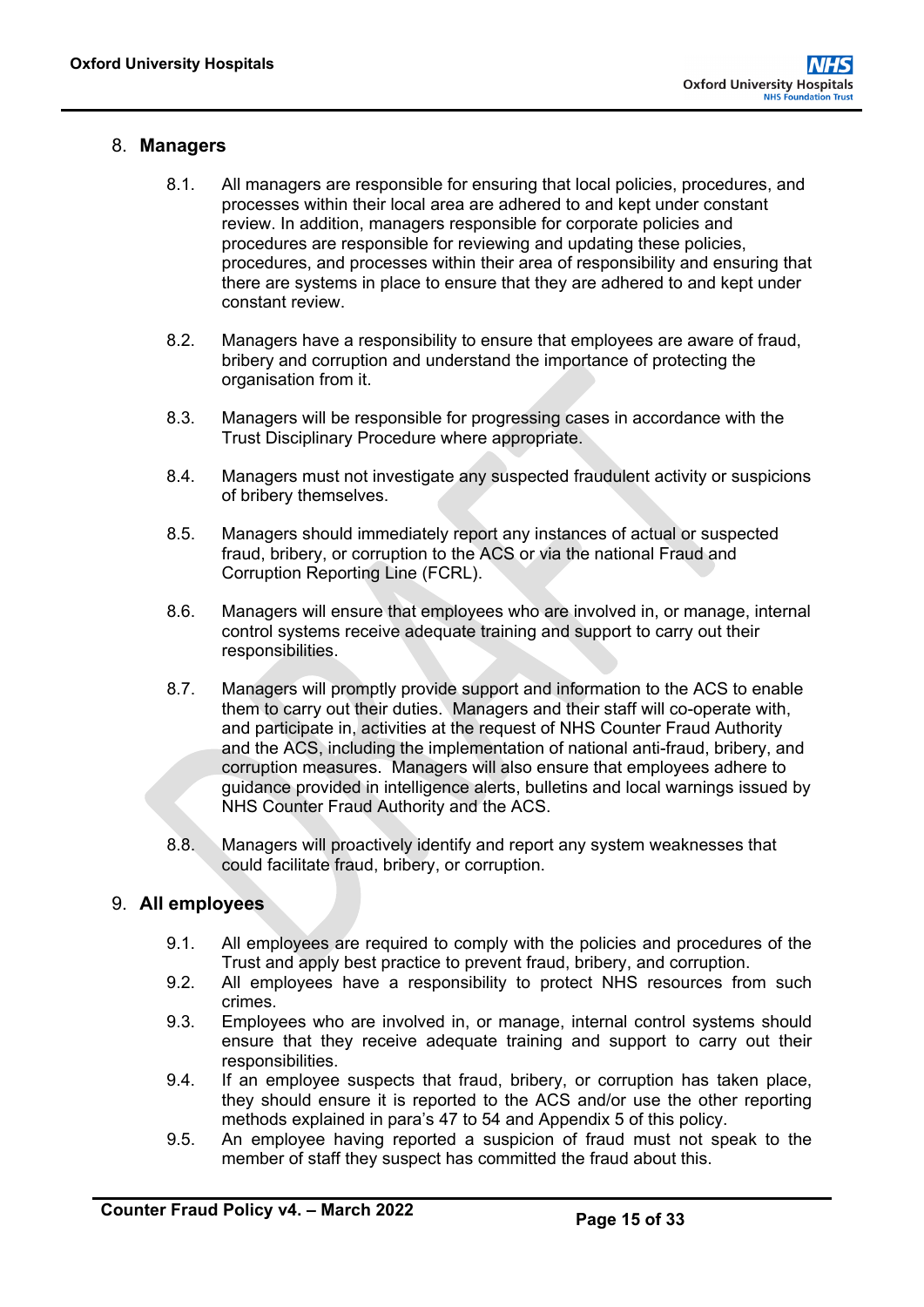9.6. Under no circumstances should a member of staff speak or write (including email) to representatives of the press, TV, radio, or to another third party, about suspected fraud, bribery, or corruption. The established lines of reporting concerns to the CFO, ACS or via the Fraud and Corruption Reporting Line should be used and staff can be reassured that all allegations will be investigated.

# **10.Counter Fraud Liaison Committee**

- **10.1.**The Committee is responsible for monitoring and ensuring compliance with the NHS Counter Fraud Authority (CFA) standards for providers.
- **10.2.**The Committee will consider and review the work of the Local Counter Fraud Specialist, ensuring oversight of all counter fraud cases and advise the Chief Finance Officer on the action to be taken to progress the cases in a timely manner.
- **10.3.**The Committee will consider and review the annual counter fraud plan and advise the Chief Finance Office accordingly.
- **10.4.**The Committee will review and consider the draft Annual Report of Counter Fraud and advise the Chief Finance Office accordingly.

# **11.The Trust Board**

- **11.1.** The Trust Board should take overall responsibility for the effective design, implementation and operation of the anti-bribery and corruption initiatives.
- **11.2.** The Trust Board should ensure that senior management is aware of and accepts the initiatives, and that they are embedded in the corporate culture.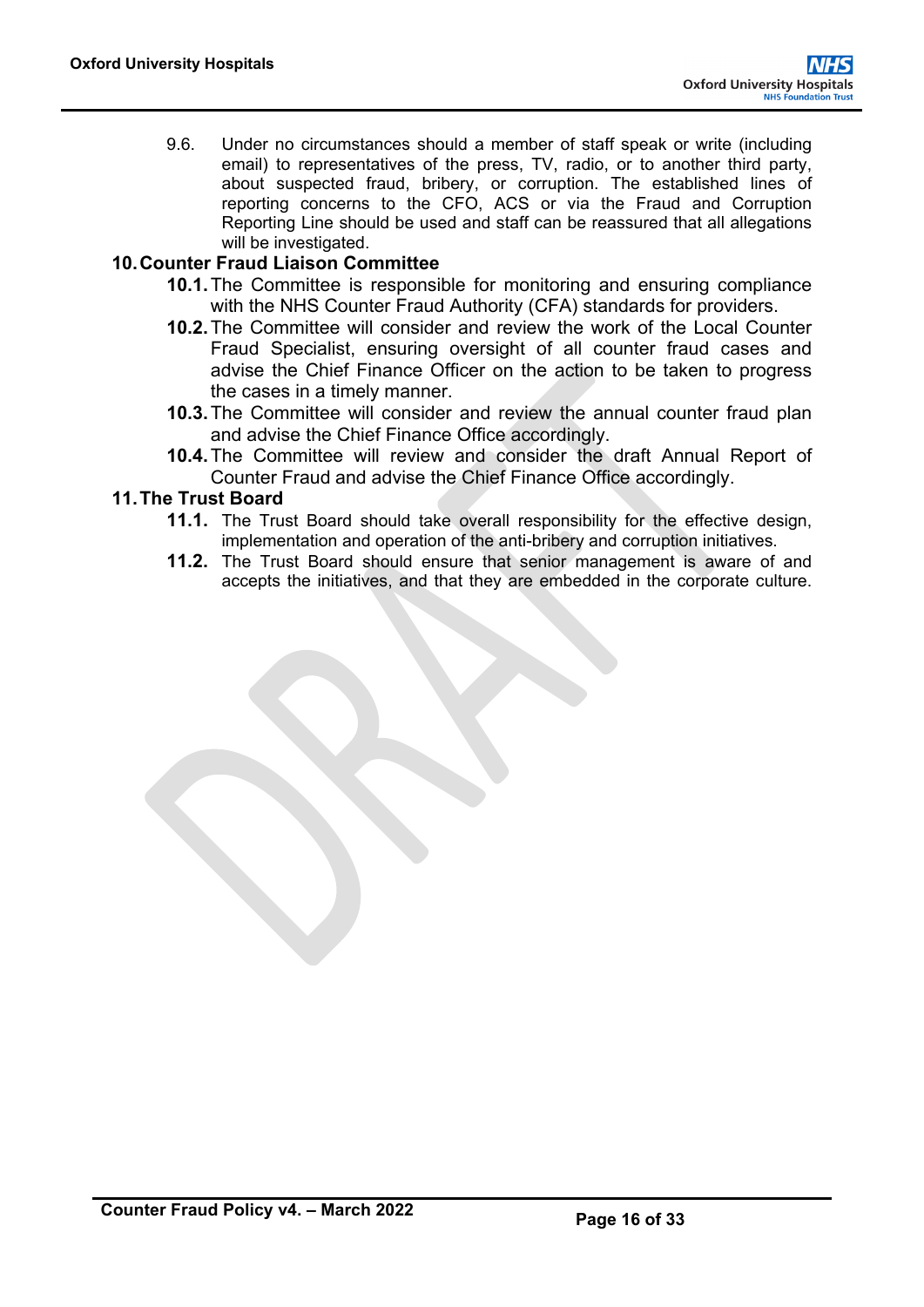# <span id="page-21-0"></span>**Appendix 2: Definitions**

- 1. **Accountable Officer -** means the NHS Officer responsible and accountable for funds entrusted to the Trust. The officer shall be responsible for ensuring the proper stewardship of public funds and assets. For this Trust it shall be the Chief Executive officer.
- 2. **Anti-Crime Specialist (ACS) – sometimes also known as the Local Counter Fraud Specialist (LCFS) -** means the person responsible for tackling fraud, corruption and bribery affecting the Trust, in accordance with national NHS CFA standards. TIAA are contracted by the Trust to provide this service.
- 3. **Bribery & Corruption –** The Bribery Act 2010 is the relevant legislation. The Act creates several criminal offences and those most applicable to the NHS and this policy are:
	- 3.1. **Offence of bribing another person** is defined by section 1 of the Act. It is also an offence for a person to offer, promise, or give a bribe to another person as an inducement for them improperly performing any duty. For example, providing excess hospitality to a potential purchaser or commissioner of the organisation's services.
	- 3.2. **Offence of being bribed** is defined by section 2 of the Act. It is an offence for a person to request, or agree to receive, or accept a financial or other advantage as an inducement to, or as a reward for, the improper performance of any function or activity. For example, where an employee who sells confidential information to a third party or provides preferential treatment to suppliers or patients for a fee.
	- 3.3. **Failure of a commercial organisation to prevent bribery** is defined within section 7 of the Act. If an individual bribes another person to obtain or retain business, or an advantage in the conduct of business for an organisation, then that organisation may also be guilty of an offence.
- 4. **Counter Fraud Champion - T**he Counter Fraud Champion's role forms part of an NHS organisation's counter fraud provision. ... They must be directly employed by the organisation that they represent, and their role is to: Promote and raise awareness of fraud, bribery, and corruption within the organisation.
- 5. **Fraud -** Fraud is defined as: a dishonest act (or a failure to act) made with the intention of making a financial gain or causing a financial loss (or risk of loss). The dishonest act does not need to be successful for fraud to be committed if the intention exists. Neither does the financial gain have to be personal but can be for the benefit of another. Where the intent is to cause a loss to the organisation, no gain by the perpetrator needs to be shown. The Fraud Act 2006 is the relevant legislation. The Act includes eight separate offences; those most applicable to the NHS and this policy are:
	- 5.1. **Fraud by false representation** is defined by Section 2 of the Act. A person may be guilty of an offence if they dishonestly make a false representation, and intend, by making the representation to make a gain for themselves or another, or to cause loss to another or to expose another to a risk of loss. For example, an employee claiming travel expenses for journeys they have not undertaken.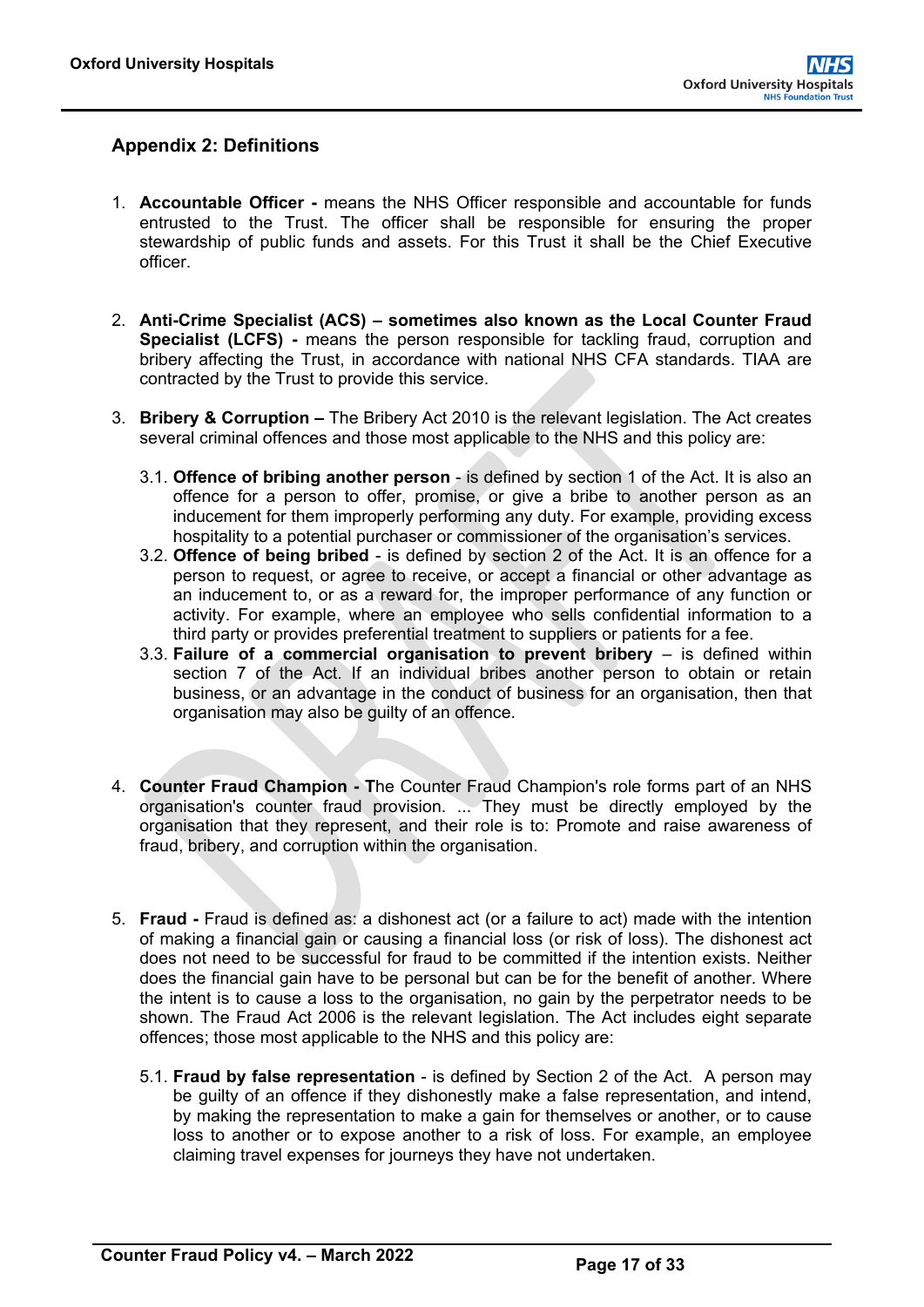- 5.2. **Fraud by failing to disclose information** is defined by Section 3 of the Act. A person may be guilty of an offence if they dishonestly fail to disclose to another person information which they are under a legal duty to disclose, and intends, by failing to disclose the information to make a gain for themselves or another, or to cause loss to another or to expose another to a risk of loss. For example, failing to disclose criminal convictions when asked to do so as part of the recruitment process, to obtain employment.
- 5.3. **Fraud by abuse of position** is defined by Section 4 of the Act. A person may be guilty of an offence if they occupy a position in which they are expected to safeguard, or not to act against, the financial interests of another person, dishonestly abuses that position, and intends, by means of the abuse of that position to make a gain for themselves or another, or to cause loss to another or to expose another to a risk of loss. For example, a manager failing to declare an interest in a company and arranging for payments to be made to that company for services to the Trust.
- 5.4. **Possession of articles for use in fraud(s)** is defined by Section 6 of the Act. A person may be guilty of an offence if they have in their possession or under their control any article for use during or in connection with any fraud. For example, using a false passport or other documentation to secure employment.
- 5.5. **Making or supplying articles for use in fraud(s)** is defined by Section 7 of the Act. A person may be guilty of an offence if they make, adapt, supply, or offer to supply any article knowing that it is designed or adapted for use in the course of or in connection with fraud, or intending it to be used to commit, or assist in the commission of, fraud. For example, producing a prescription in a patient's name with the intention of obtaining drugs and retaining them for personal use, or supplying them to another.
- 6. **Government Functional Standard -** Functional standards exist to create a coherent, effective, and mutually understood way of doing business within government organisations and across organisational boundaries, and to provide a stable basis for assurance, risk management and capability improvement. Functional Standard 013: Counter Fraud sets the expectations for the management of fraud, bribery, and corruption risk in government organisations.
- 7. **NHS Counter Fraud Authority (NHSCFA)**. The NHSCFA is a health authority charged with identifying, investigating, and preventing fraud and other economic crime within the NHS and the wider health group. As a health authority focused entirely on counter fraud work, the NHSCFA is independent from other NHS bodies and directly accountable to the Department of Health and Social Care (DHSC).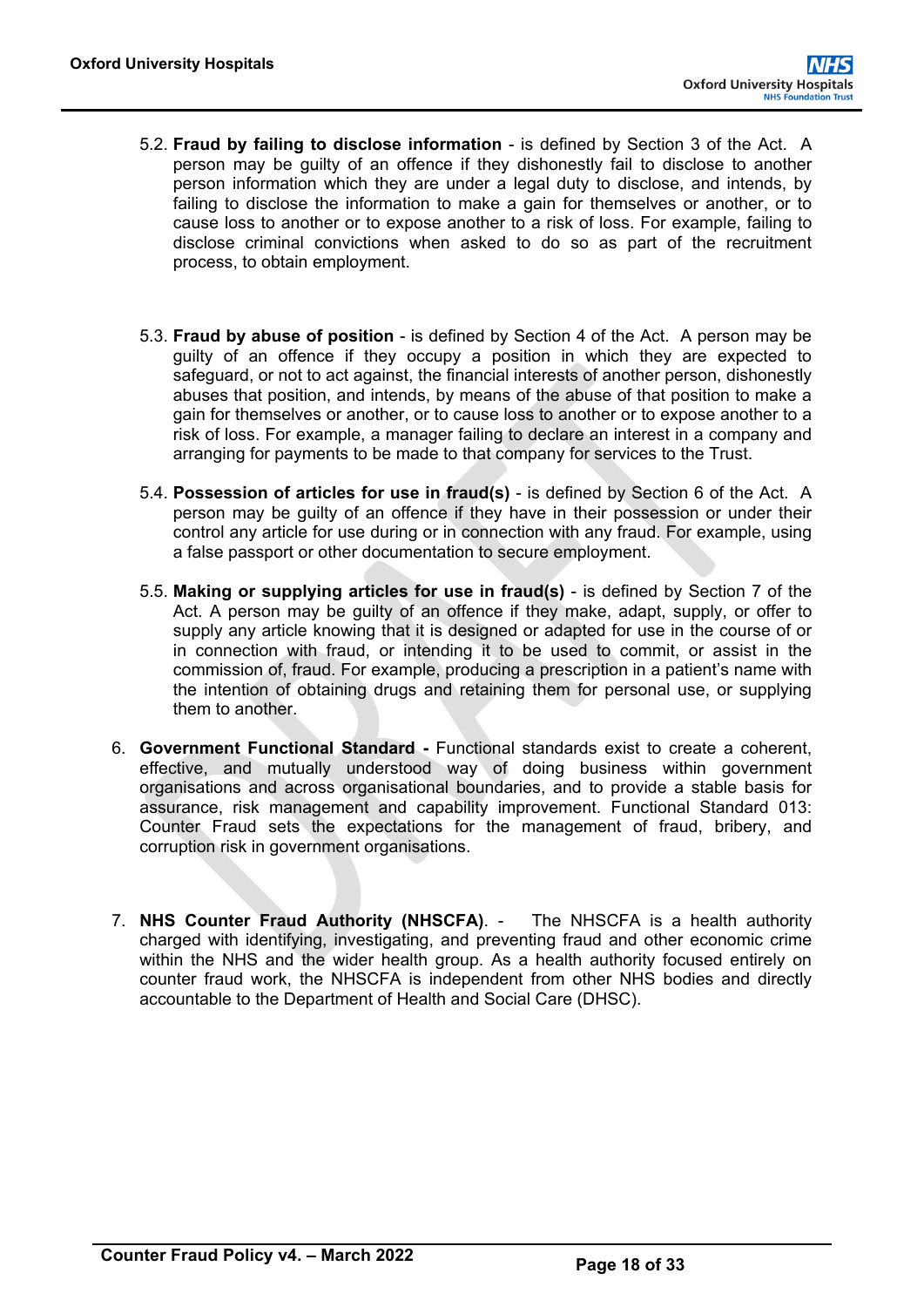# <span id="page-23-0"></span>**Appendix 3: Education and Training**<br>1. Training required to fulfil this policy

- 1. Training required to fulfil this policy will be provided in accordance with the Trust's Training Needs Analysis. Management and monitoring of training will be in accordance with the Trust's Learning and Development Policy. This information can be accessed via My Learning Hub.
- 2. There are no additional training needs in relation to this revision of the policy. A current Fraud Response Plan is already in place and this policy updates this in line with the Government Functional Standards.
- 3. Fraud, bribery, and corruption training is already incorporated into the staff Induction programme/mandatory training process via an online module.

#### <span id="page-23-1"></span>**Appendix 4: Monitoring Compliance**

- 1. The Trust and the ACS will monitor the effectiveness of this policy to ensure that it remains appropriate and continues to provide clear direction and help to all those who become aware of fraud, bribery, or corruption against the NHS.
- 2. Where deficiencies or weaknesses are identified because of monitoring and/or reviewing system controls, the ACS will make appropriate recommendations for improvement. These will be considered by the Chief Financial Officer and the Audit Committee.

| What is being monitored:                                             | How is it<br>monitored:                      | By who, and<br>when: | <b>Minimum</b><br>standard                                                | <b>Reporting to:</b>   |
|----------------------------------------------------------------------|----------------------------------------------|----------------------|---------------------------------------------------------------------------|------------------------|
|                                                                      |                                              |                      | 90%<br>awareness<br>of policy &                                           |                        |
| Awareness and<br>Compliance with the<br><b>Trust-approved Policy</b> | Staff survey and<br>uptake of e-<br>learning | <b>ACS</b>           | 90%<br>uptake of<br>e-learning<br>within<br>prescribed<br>staff<br>groups | <b>Audit Committee</b> |

3. Compliance with the document will be monitored in the following ways.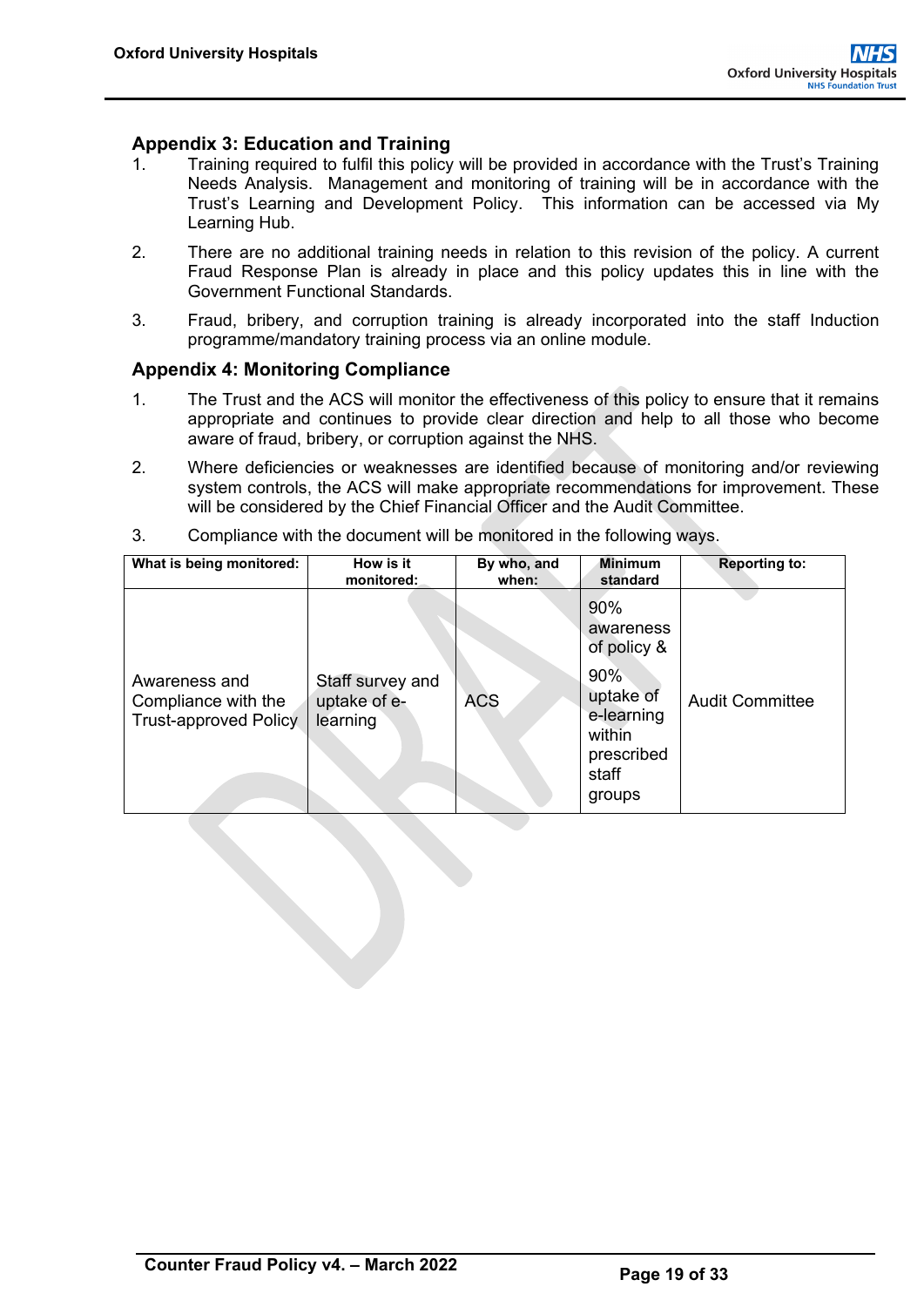# **Appendix 5 – Quick Guide**

<span id="page-24-0"></span>

#### **Anti-Crime Service**

# 0845 300 3333

www.tiaa.co.uk

**You can report or discuss your concerns or suspicions, in confidence, with your dedicated Anti-Crime Specialist:**

**Victoria Dutton, 07826 858746[, victoria.dutton@nhs.net](mailto:victoria.dutton@nhs.net) / [victoria.dutton@tiaa.co.uk](mailto:victoria.dutton@tiaa.co.uk)**

**You can also report your concerns in confidence to the NHS Counter Fraud Authority online a[t https://cfa.nhs.uk/reportfraud](https://cfa.nhs.uk/reportfraud) or on 0800 028 40 60.**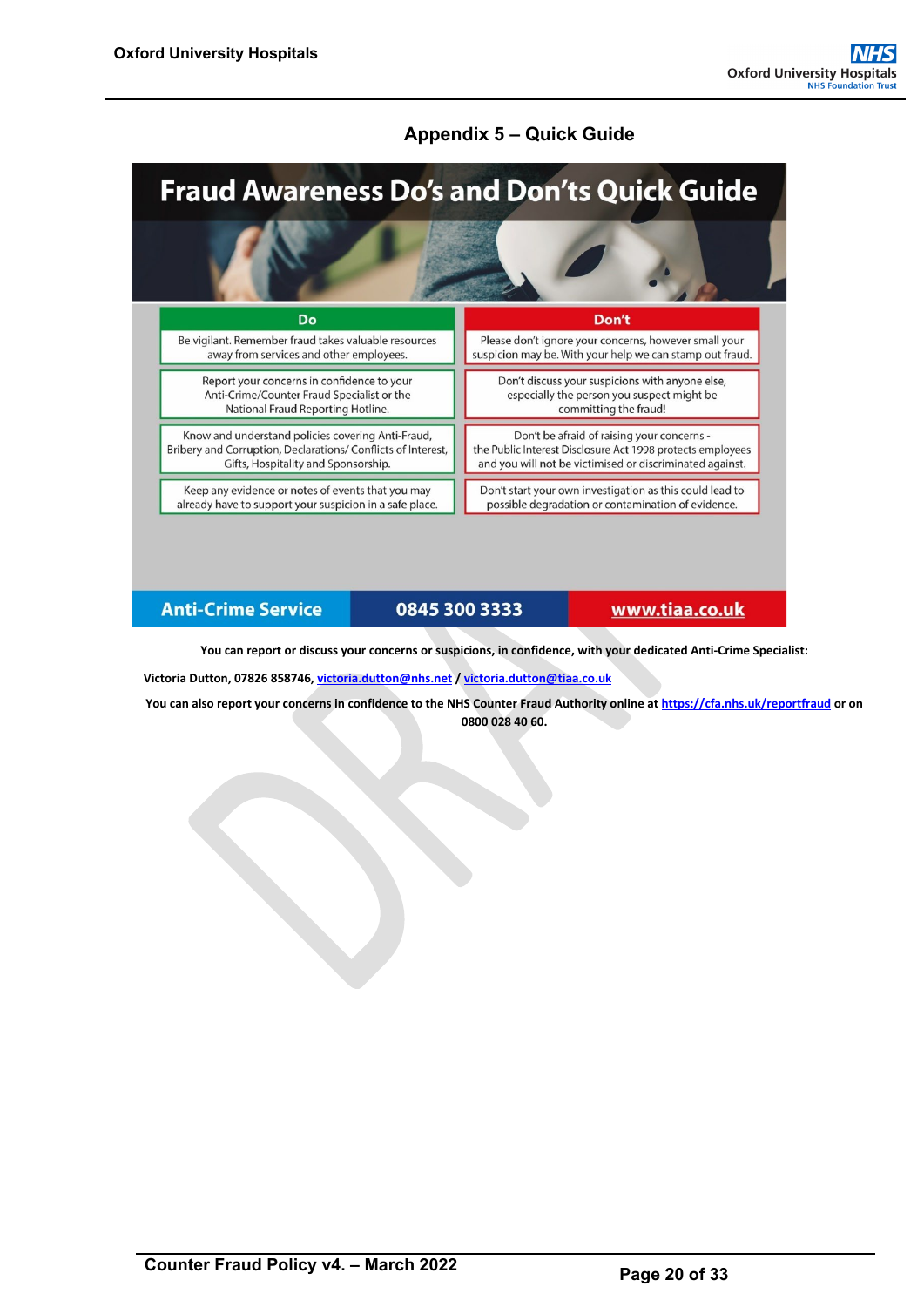# **KEY PERSONNEL AND CONTACT NUMBERS**

| <b>Title</b>                                           | Email                      |
|--------------------------------------------------------|----------------------------|
| Accountable Officer, Dr Bruno L<br>Holthof             |                            |
| Chief Finance Officer, Jason Dorsett                   | jason.dorsett@ouh.nhs.uk   |
| <b>Counter Fraud Champion, Richard</b><br>Gardner      | richard.gardner@ouh.nhs.uk |
| <b>Anti-Crime Specialist</b><br><b>Victoria Dutton</b> | victoria.dutton@nhs.net    |
| <b>Oxford University Hospitals</b><br>switchboard      | 0300 304 7777              |
| National Fraud & Corruption Reporting<br>Line          | 0800 028 40 60             |
| <b>Public Concern at Work</b>                          | 0207 404 6609              |

# **Written Referrals Can Be Made To:**

**Victoria Dutton Anti-Crime Specialist** [victoria.dutton@nhs.net](mailto:victoria.dutton@nhs.net)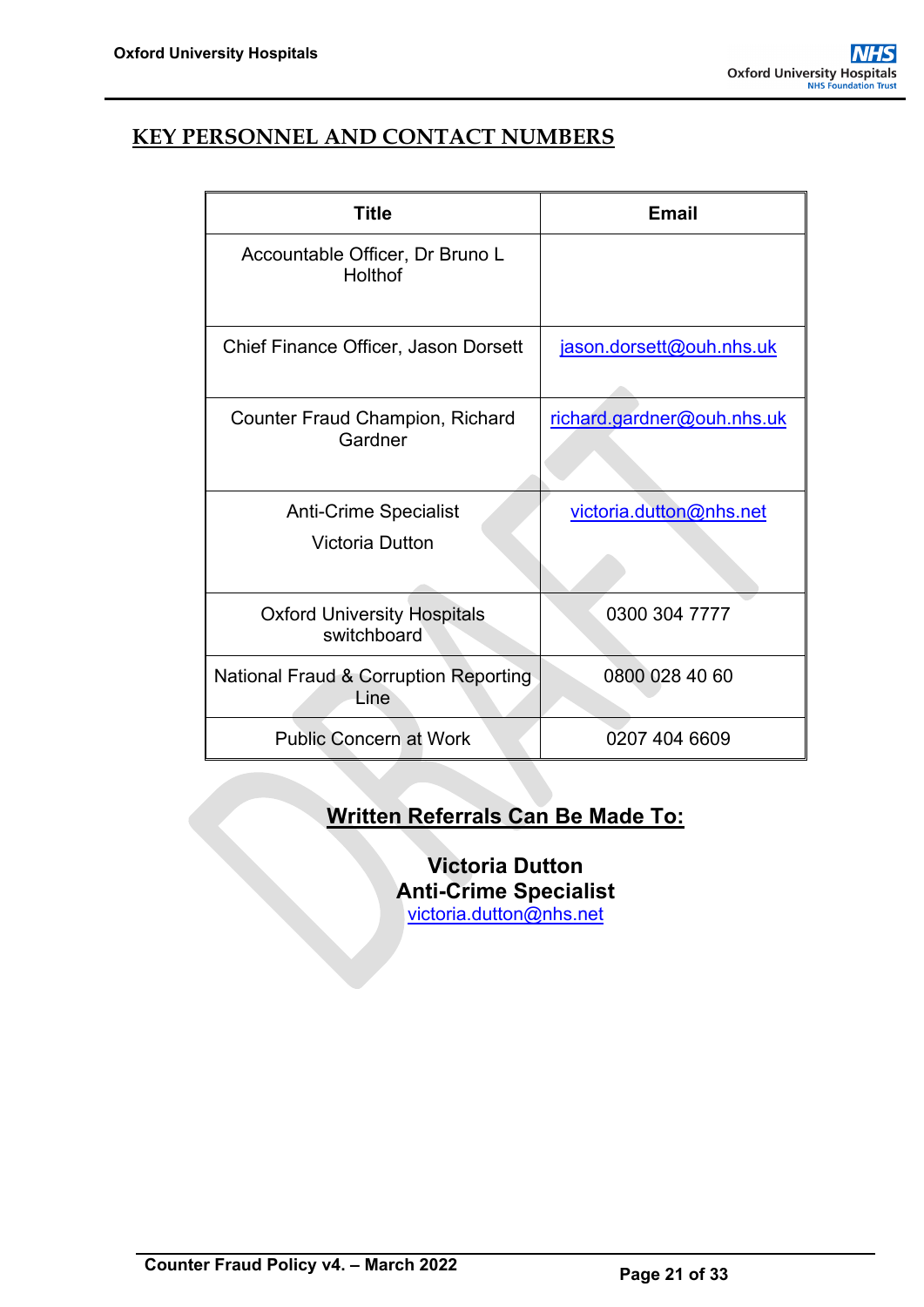**OUH -LCFS1 Referral Form**

### <span id="page-26-0"></span>**Appendix 6 - REPORT FRAUD TO THE LOCAL COUNTER FRAUD SPECIALIST**

**(Please use a separate referral form for each individual / company reported)**

**Please complete this form to the best of your knowledge. The information you provide will enable the Local Counter Fraud Specialist to evaluate the allegation to determine if this relates to NHS fraud/bribery/corruption and commence initial enquiries. Where you are not able to complete any part of this form, please insert 'not known'.**

#### **Any information provided will be treated in the strictest confidence.**

#### **SECTION A**

#### **Who does the alleged fraud relate to?**

**Please delete as appropriate?**

| <b>Patient</b><br>Please complete Section B, C Part 1 & 3              | Yes / No | <b>Trust Staff Please Complete Section B and C</b><br>(in Full)  | Yes / No |
|------------------------------------------------------------------------|----------|------------------------------------------------------------------|----------|
| <b>Member of the Public</b><br>Please complete Section B, C Part 1 & 3 | Yes / No | <b>Company or Supplier</b><br>Please complete Section B, C and D | Yes / No |

#### **SECTION B**

**Reporting Person (s) Contact Details** 

**(So, we can get in touch with you to discuss your concerns)**

| <b>Name</b>                              |                                                          |
|------------------------------------------|----------------------------------------------------------|
| Organisation<br>and<br><b>Department</b> |                                                          |
| Site address:                            |                                                          |
| How can we get in touch with<br>you?     | (Please do provide a telephone number and email address) |

| Person the alleged fraud relates to<br>Please complete as much information as known. | SECTION C |
|--------------------------------------------------------------------------------------|-----------|
|                                                                                      |           |
|                                                                                      |           |
| <b>PART 1</b>                                                                        |           |

**Name**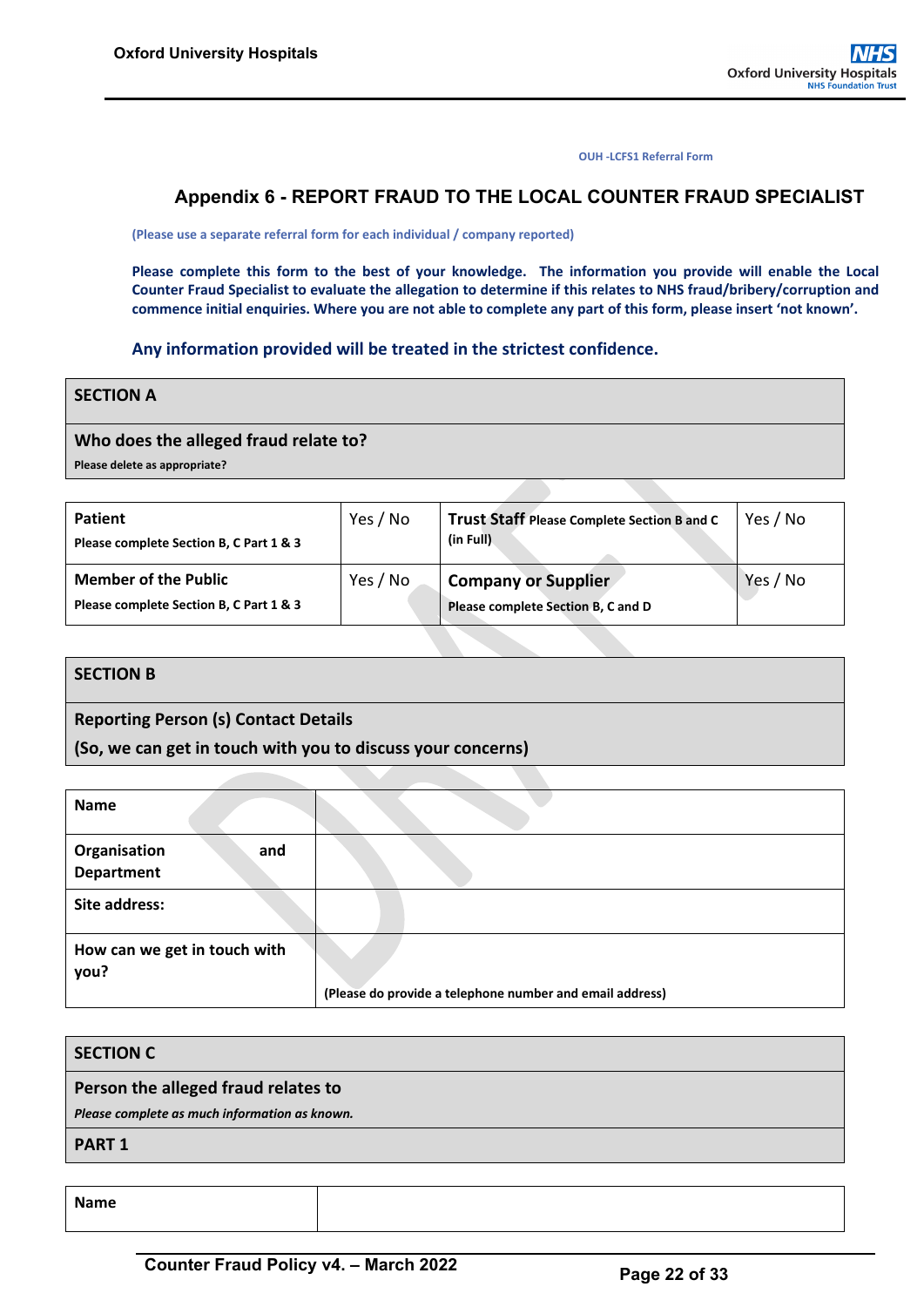| <b>Address</b>                                    |  |
|---------------------------------------------------|--|
| Date of birth                                     |  |
| <b>National Insurance Number</b>                  |  |
| Telephone number and e-<br>mail address           |  |
| Period of fraud. Is the fraud<br>still occurring? |  |

| <b>PART 2</b> | If relates to Trust staff, please complete |
|---------------|--------------------------------------------|
|               |                                            |

| Where they work?      |                                                                      |
|-----------------------|----------------------------------------------------------------------|
|                       | (Organisation, Department, and site)                                 |
| Job role              |                                                                      |
| Full time / Part time | (Including hours and shifts if known, and if relevant to allegation) |

| <b>PART 3</b> | Please provide information and concerns of fraud |
|---------------|--------------------------------------------------|

| Suspicion / allegation                                                           |                                                                      |
|----------------------------------------------------------------------------------|----------------------------------------------------------------------|
| <b>Estimated Value of fraud (if</b><br>known)                                    |                                                                      |
| Are there any witnesses or<br>people who can provide<br>additional details?      | (Please give names and contact details and any relevant information) |
| Is there any evidence you<br>have, or you believe can<br>support the allegation? | (Please provide details)                                             |

Please send/attach any available information that supports your suspicion.

Signed…………………..…………. Date……………………………………..

**The Local Counter Fraud Specialist will undertake to acknowledge receipt of this referral direct to you within 2 working days unless otherwise requested.**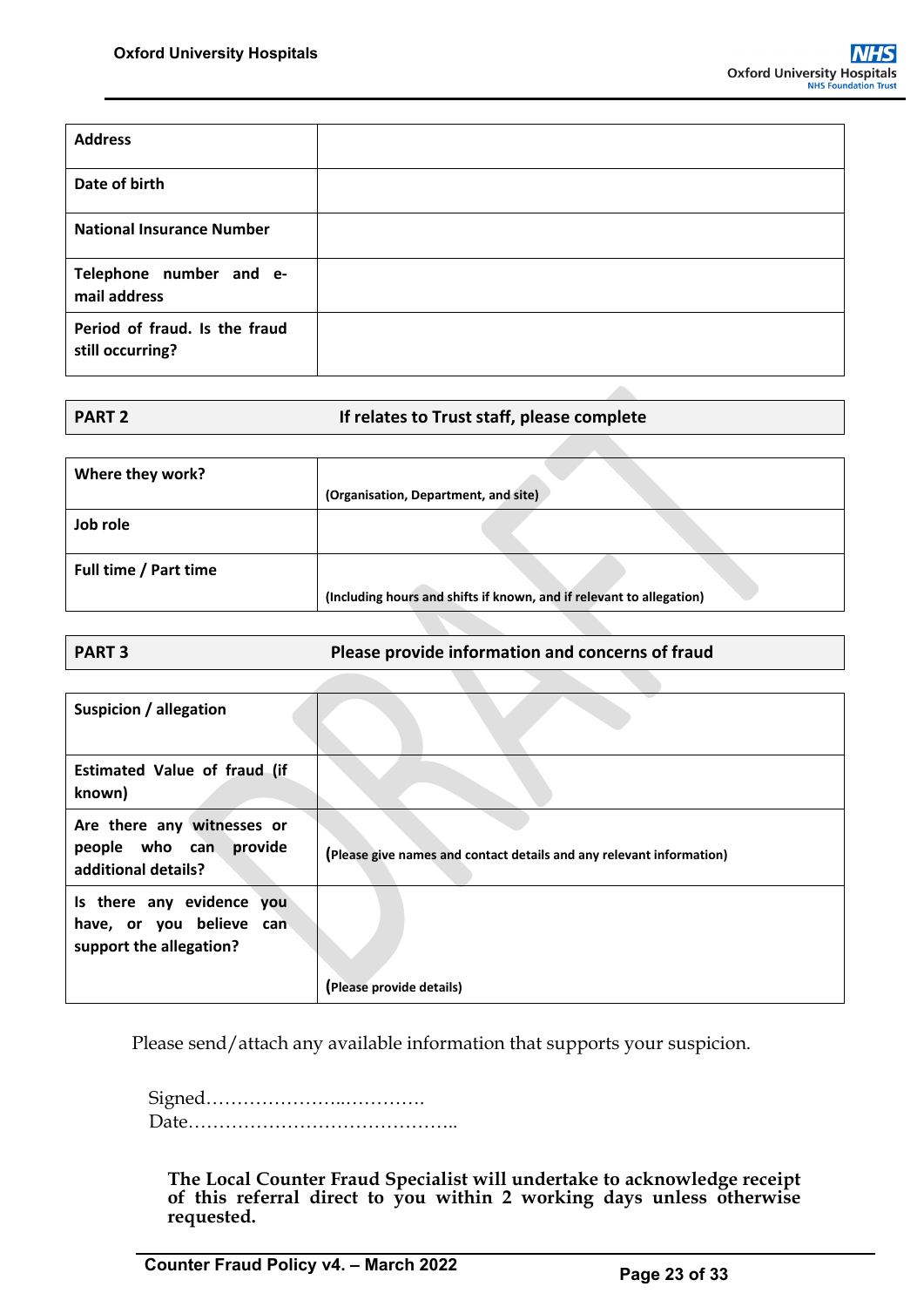#### **SECTION D**

#### **Company the alleged fraud relates to**

*Please complete as much information as known*

**PART 1**

| Company name                                                               |                                          |
|----------------------------------------------------------------------------|------------------------------------------|
| Company number and registered<br>address                                   |                                          |
| Services supplied by company to<br>the Trust                               |                                          |
| Site<br>address<br>Trust<br>services/works supplied at:                    |                                          |
| Company telephone number and<br>e-mail address                             |                                          |
| Director name                                                              | (Please also complete Section C, Part 1) |
| Members or persons working for<br>the company related to the<br>allegation | (Please also complete Section C, Part 1) |

**PART 2** Please provide information of concerns of fraud

| Suspicion / allegation                                                           |                                                                      |
|----------------------------------------------------------------------------------|----------------------------------------------------------------------|
| Are there any witnesses or<br>people who can<br>provide<br>additional details?   | (Please give names and contact details and any relevant information) |
| Is there any evidence you have,<br>or you believe can support the<br>allegation? | (Please provide details)                                             |

Please send/attach any available information that supports your suspicion.

Signed…………………..………….

Date……………………………………..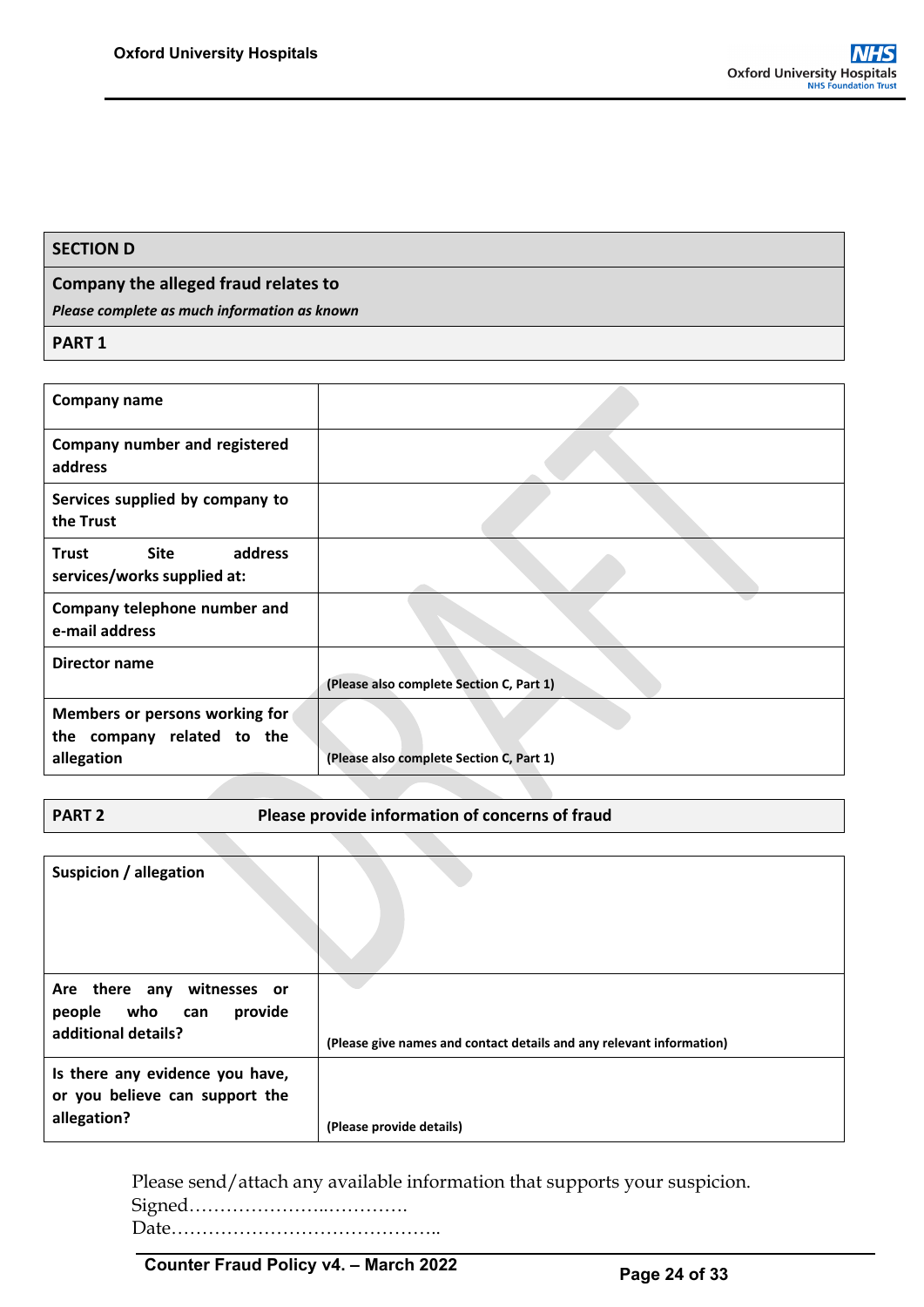**The Anti-Crime Specialist will undertake to acknowledge receipt of this referral direct to you within 2 working days unless otherwise requested.**

**Counter Fraud Policy v4. – March 2022 Page 25 of 33**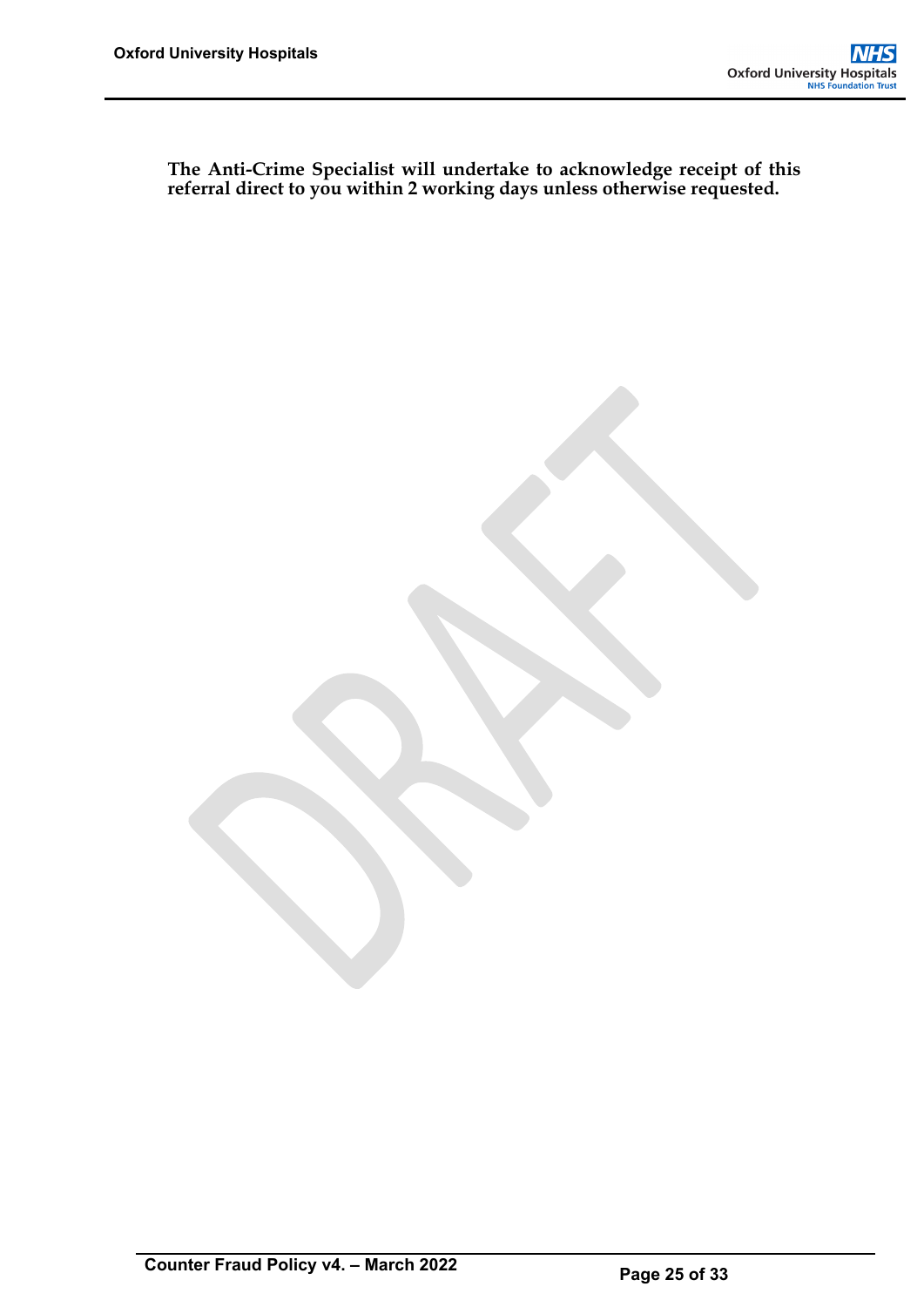# **Appendix 7 -Counter Fraud Referral Process**

<span id="page-30-0"></span>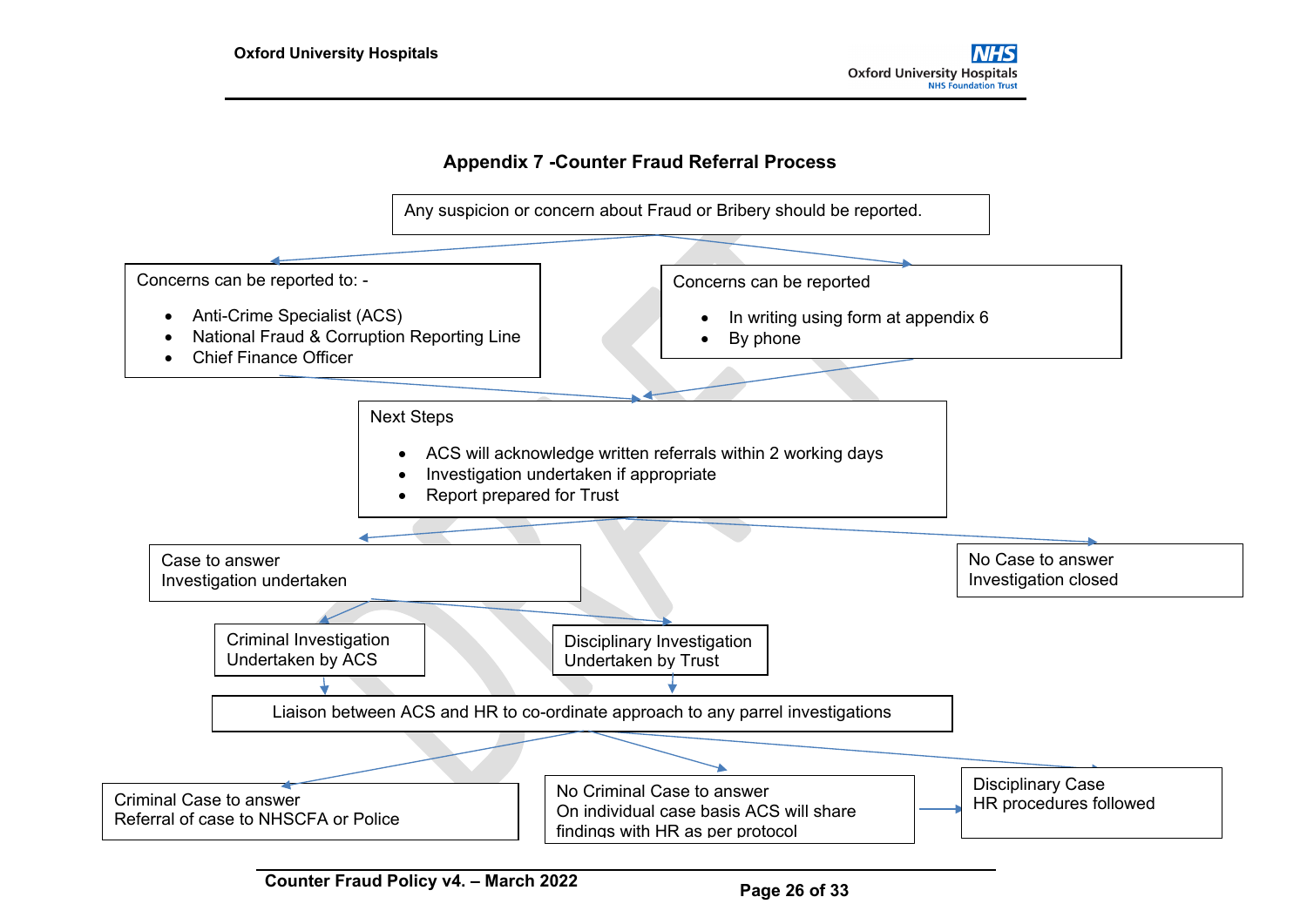# <span id="page-31-0"></span>**Appendix 8 – Terms of Reference of Counter Fraud Liaison Committee**

#### **Counter Fraud Liaison Committee Terms of Reference**

- 1. Authority
	- 1.1. The Counter Fraud Liaison Committee (the Committee) has delegated authority from the Chief Finance Officer.
	- 1.2. The Committee has no executive powers, other than those specifically delegated in these Terms of Reference.
	- 1.3. The Terms of Reference can only be amended with the approval of the Chief Finance Officer.
- 2. Purpose of the Committee
	- 2.1. The Committee is responsible for planning and reviewing counter fraud issues, ensuring oversight of all counter fraud cases, and ensuring action is taken to progress the cases in a timely manner.
- 3. Membership
	- 3.1. The membership of the committee shall be composed of the following: -
	- Deputy Director of Finance Technical and Developments (chair)
	- Counter Fraud Champion (deputy chair) (currently Senior Finance Manager Governance and Assurance)
	- Assistant Director of Workforce Employee Relations
	- TIAA Anti-Crime Specialist
	- TIAA Director of Anti-Crime Services
	- 3.2. The Committee will seek advice, as required, from other officers of the Trust.
	- 3.3. No other individuals are permitted to attend, and members may not send substitutes without the prior agreement of the Chief Finance Officer.

#### 4. Confidentiality

- 4.1. The Trust has a duty to ensure that any allegations of fraud are kept confidential whilst they are being investigated.
- 4.2. Consequently, the Committee will only receive anonymised data relating to individual allegations and attendance at the Committee is restricted to the membership above, unless with the prior agreement of the Chief Finance Officer, a further member of staff is co-opted.
- 5. Attendance and Quorum
	- 5.1. The quorum for any meeting of the Committee shall be attendance of a minimum of three members.
	- 5.2. Dial –in arrangements will be made available as necessary.
	- 5.3. The Chair / deputy chair may request attendance by other relevant staff at any meeting, with the prior agreement of the Chief Finance Officer.
- 6. Frequency of meetings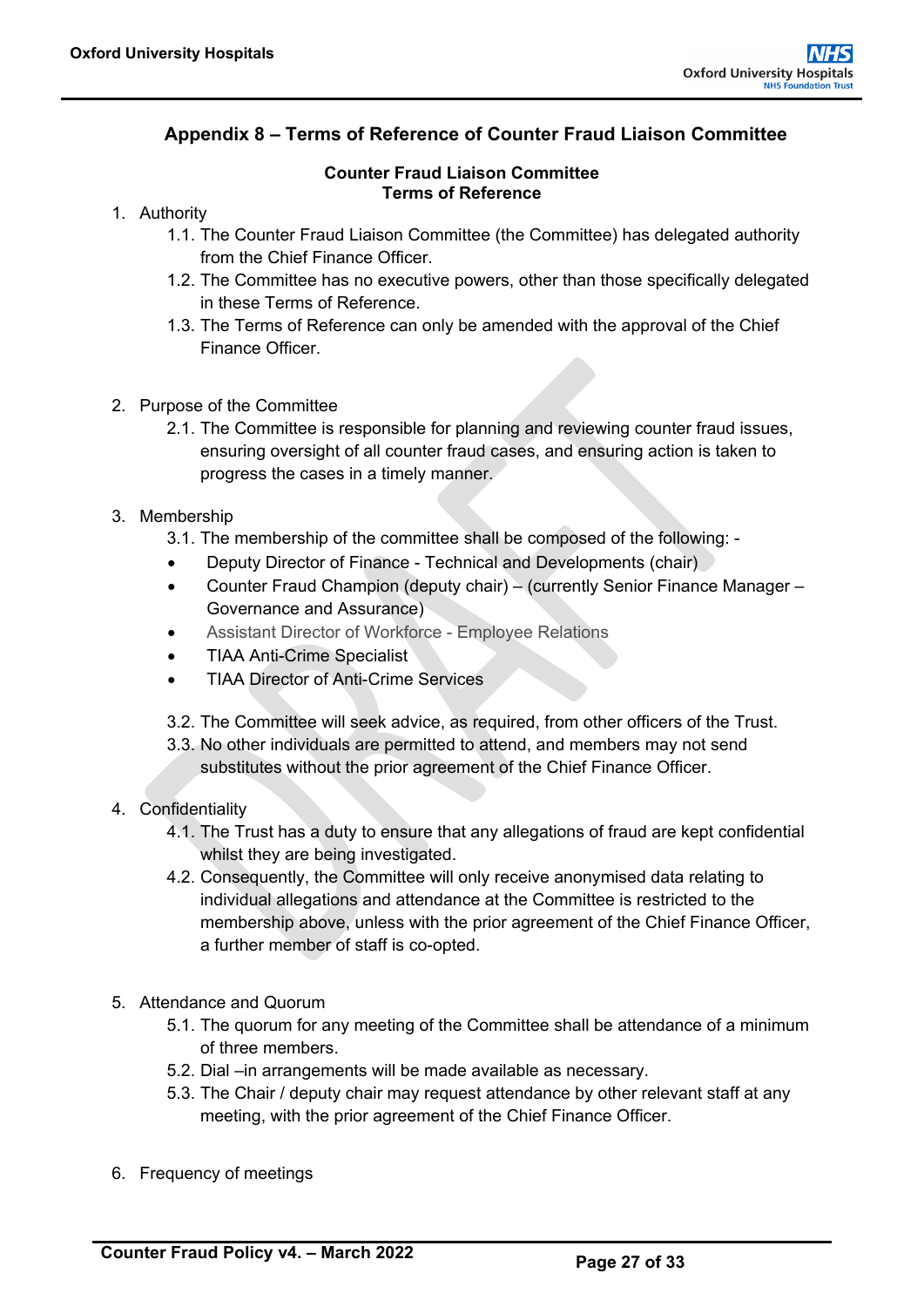- 6.1. The Committee will meet monthly mid-month. A schedule of dates will be circulated in advance for each financial year.
- 6.2. The Chairman may at any time convene additional meetings of the Committee to consider business that requires urgent attention.

#### 7. Specific Duties

The Chief Finance Officer has a number of statutory duties in respect of Counter Fraud as set out in the "Directions to NHS Trusts and Special Health Authorities in respect of Counter Fraud 2017". Nothing in these Terms of Reference removes these duties and the role of the Committee is to advise the Chief Finance Officer in the discharge of these duties.

| <b>Ref</b> | <b>Specific duty</b>                                                                                                                                                                                                                                   | <b>SFI</b> section B<br>Scheme of<br>Delegation from<br>SFI's |
|------------|--------------------------------------------------------------------------------------------------------------------------------------------------------------------------------------------------------------------------------------------------------|---------------------------------------------------------------|
|            |                                                                                                                                                                                                                                                        | reference                                                     |
| 6.1        | The Committee is responsible for monitoring and ensuring<br>compliance with the NHS Counter Fraud Authority (CFA)<br>standards for providers                                                                                                           | 2.5.1                                                         |
| 6.2        | The Committee will consider and review the work of the Local<br>Counter Fraud Specialist, ensuring oversight of all counter fraud<br>cases and advise the Chief Finance Officer on the action to be<br>taken to progress the cases in a timely manner. | 2.5.3                                                         |
| 6.3        | The Committee will consider and review the annual counter fraud<br>plan and advise the Chief Finance Office accordingly.                                                                                                                               | 2.5.1 & 2.5.4                                                 |
| 6.4        | The Committee will review and consider the draft Annual Report<br>of Counter Fraud and advise the Chief Finance Office<br>accordingly.                                                                                                                 | 2.5.4                                                         |
| 6.5        | The Committee will ensure that a Counter Fraud Policy is in<br>place, implemented and reviewed and updated to ensure<br>compliance with the requirements of NHS CFA                                                                                    | 2.5.5                                                         |

8. Administrative Support

8.1. The Committee will be supported administratively by the Finance Directorate, whose duties in this respect will include:

- Agreement of the agenda with the Committee Chairman.
- Keeping notes of the proceedings including a record of matters arising and issues to be carried forward.
- 9. Accountability and Reporting arrangements
	- 9.1. The Committee shall be directly accountable to the Chief Finance Officer and shall report through him to the Audit Committee.
	- 9.2. The Committee shall submit minutes and an action log to the Chief Finance Officer within one week of each meeting for his review and approval.
- 10. Review of Terms of Reference
	- 10.1. The Terms of Reference of the committee shall be reviewed at least annually by the Committee and approved by the Chief Finance Officer.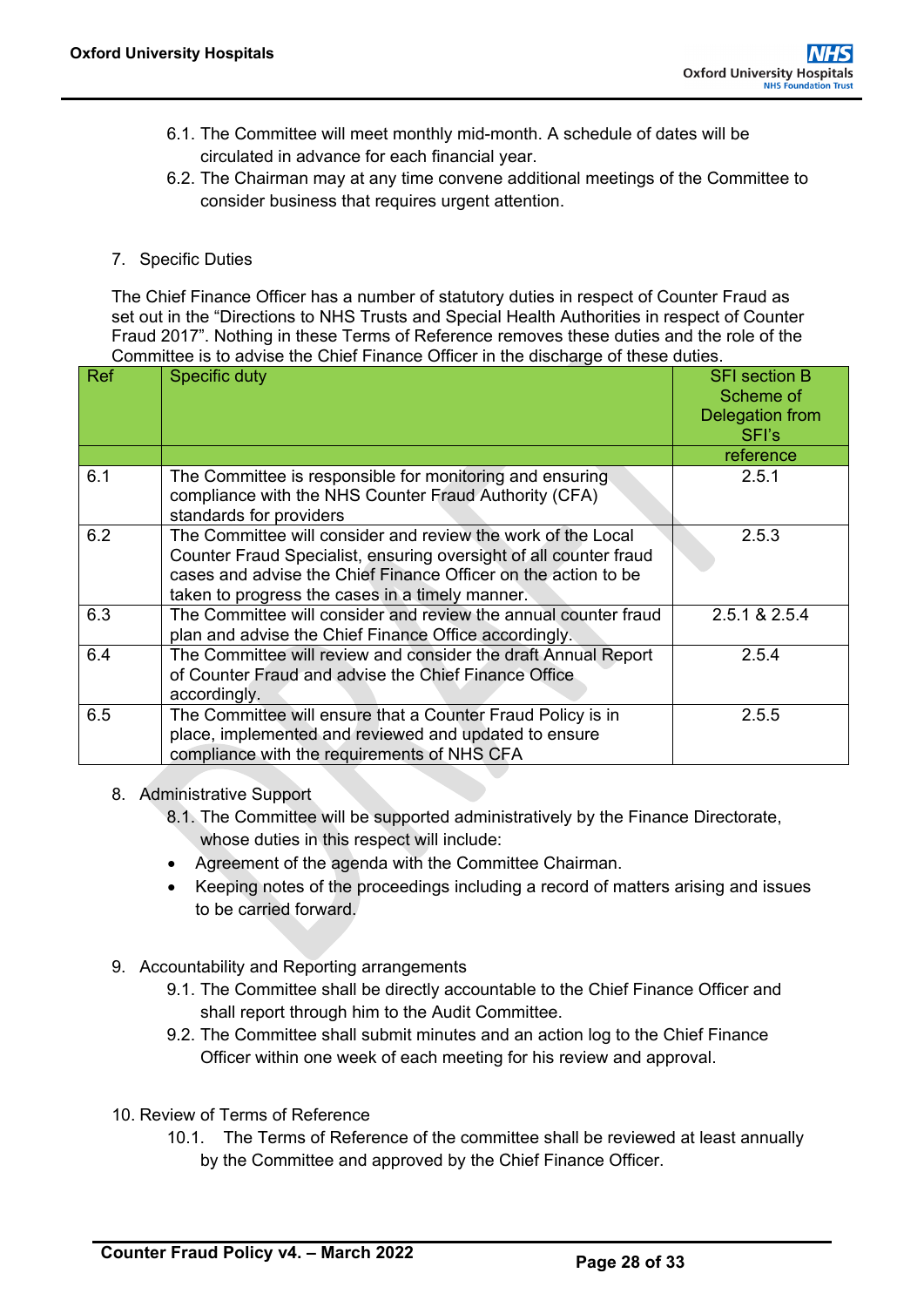**Date approved: Approved by:**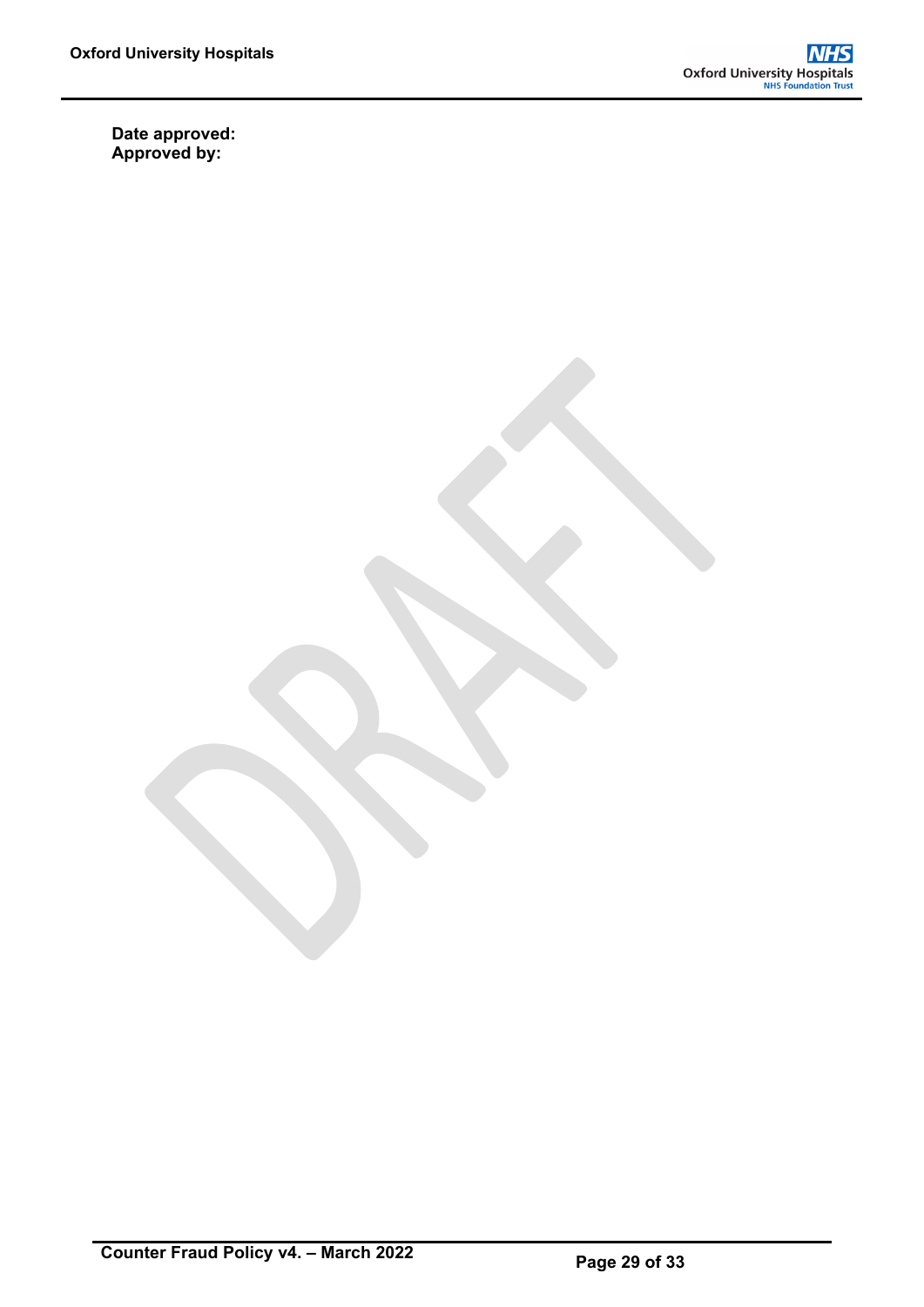# **Appendix 9: Equality Impact Assessment**

<span id="page-34-0"></span>

| 1. Information about the policy, service, or function                                                                      |                                  |  |  |  |  |
|----------------------------------------------------------------------------------------------------------------------------|----------------------------------|--|--|--|--|
| What is being assessed?                                                                                                    |                                  |  |  |  |  |
| New Policy/Procedure<br>$\begin{bmatrix} 1 \end{bmatrix}$                                                                  | <b>New Service/Function</b>      |  |  |  |  |
| <b>Existing Policy/Procedure</b><br>[X]                                                                                    | <b>Existing Service/Function</b> |  |  |  |  |
| <b>Staff member completing assessment:</b><br><b>Richard Gardner; Counter Fraud Champion</b>                               |                                  |  |  |  |  |
| Name of policy/service/function:                                                                                           |                                  |  |  |  |  |
| <b>Counter Fraud &amp; Bribery Policy and Reporting Procedure</b>                                                          |                                  |  |  |  |  |
| Details about the policy/service/function:                                                                                 |                                  |  |  |  |  |
| This is an updated version of the previous Counter Fraud & Bribery Policy and Reporting<br>Procedure, replacing version 3. |                                  |  |  |  |  |
| <b>Review Date:</b>                                                                                                        | Date assessment completed:       |  |  |  |  |
| November 2021                                                                                                              | 15 December 2021                 |  |  |  |  |
| Signature of staff member approving<br><b>Signature of staff member</b><br>completing assessment:<br>assessment:           |                                  |  |  |  |  |
| <b>Carol Ann Gourlay</b><br>Richard J Gardner                                                                              |                                  |  |  |  |  |
| 2. Screening Stage                                                                                                         |                                  |  |  |  |  |
| Who benefits from this policy, service, or function? Who is the target audience? (tick<br>all that apply)                  |                                  |  |  |  |  |
| <b>Patients</b><br><b>Family/Carers</b><br>[X]                                                                             | [X]<br>Not applicable            |  |  |  |  |

| Staff      |           | Other ( <i>specify</i> ): <b>Contractors</b><br>$ {\bf X} $                    |
|------------|-----------|--------------------------------------------------------------------------------|
|            | audience? | Does the policy, service or function involve direct engagement with the target |
| <b>Yes</b> | [X]       | Continue with full equality impact assessment                                  |
| No         |           | Full equality impact assessment not required                                   |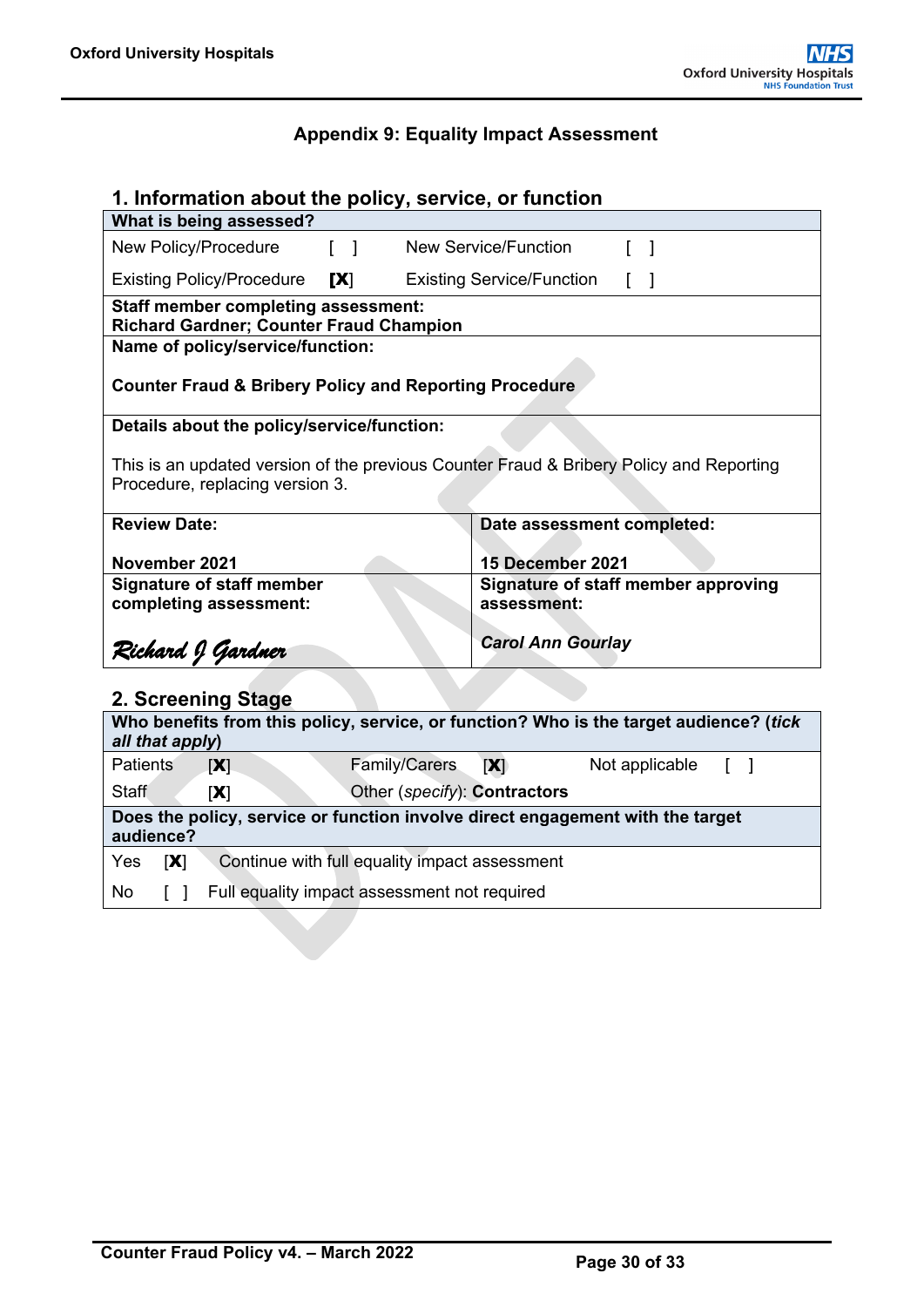# **3. Research Stage**

Notes:<br>If there is no impact for a particular group or characteristic, mention this in the Reasoning column and refer to evidence where applicable.

Trace categories follow those used in the National Census by the Office for National Statistics. Consideration should be given to the specific communities within broad categories such as Bangladeshi people.

<sup>2</sup>Please select age groups which may be impacted by the policy, service, or function and complete as appropriate.

<sup>3</sup>Religion or Belief covers a wide range of groupings, the most common of which are Muslims, Buddhists, Jews, Christians, Sikhs, and Hindus; it also covers people who do not have a faith. Consider these individually and collectively when determining impacts.

| <b>Characteristic</b>           |                                          | <b>Positive</b><br>Impact | <b>Negative</b><br>Impact | <b>Neutral</b><br>Impact  | <b>Not Enough</b><br><b>Information</b> | <b>Reasoning</b>                                                              |
|---------------------------------|------------------------------------------|---------------------------|---------------------------|---------------------------|-----------------------------------------|-------------------------------------------------------------------------------|
| <b>Sex and Gender</b>           | Men (incl. trans men)                    |                           |                           | X                         |                                         | There is no differential treatment based                                      |
| Reassignment                    | Women (incl. trans women)                |                           |                           | X                         |                                         | on this protected characteristic.                                             |
|                                 | Non-binary people                        |                           |                           | $\boldsymbol{X}$          |                                         |                                                                               |
|                                 | Asian or Asian British                   |                           |                           | X                         |                                         | There is no differential treatment based                                      |
|                                 | <b>Black or Black British</b>            |                           |                           | X                         |                                         | on this protected characteristic.                                             |
|                                 | <b>Mixed Race</b>                        |                           |                           | X                         |                                         |                                                                               |
| Race <sup>1</sup>               | <b>White British</b>                     |                           |                           | X                         |                                         |                                                                               |
|                                 | <b>White Other</b>                       |                           |                           | X                         |                                         |                                                                               |
|                                 | Other:                                   |                           |                           | X                         |                                         |                                                                               |
|                                 | Disabled people                          |                           |                           | X                         |                                         | There is no differential treatment based                                      |
| <b>Disability</b>               | Carers                                   |                           |                           | X                         |                                         | on this protected characteristic.                                             |
|                                 |                                          |                           |                           | X                         |                                         | There is no differential treatment based                                      |
| Age <sup>2</sup>                |                                          |                           |                           |                           |                                         | on this protected characteristic.                                             |
|                                 |                                          |                           |                           |                           |                                         |                                                                               |
| <b>Sexual Orientation</b>       |                                          |                           |                           | $\boldsymbol{\mathsf{X}}$ |                                         | There is no differential treatment based<br>on this protected characteristic. |
| Religion or Belief <sup>3</sup> |                                          |                           |                           | $\boldsymbol{\mathsf{X}}$ |                                         | There is no differential treatment based<br>on this protected characteristic. |
| <b>Pregnancy and Maternity</b>  |                                          |                           |                           | $\boldsymbol{\mathsf{X}}$ |                                         | There is no differential treatment based<br>on this protected characteristic. |
|                                 | <b>Marriage or Civil Partnership</b>     |                           |                           | X                         |                                         | There is no differential treatment based<br>on this protected characteristic. |
| <b>Other Groups</b>             | For example: homeless                    |                           |                           | $\boldsymbol{\mathsf{X}}$ |                                         | There is no differential treatment based                                      |
| /Characteristics                | people, sex workers, rural<br>isolation. |                           |                           |                           |                                         | on this protected characteristic.                                             |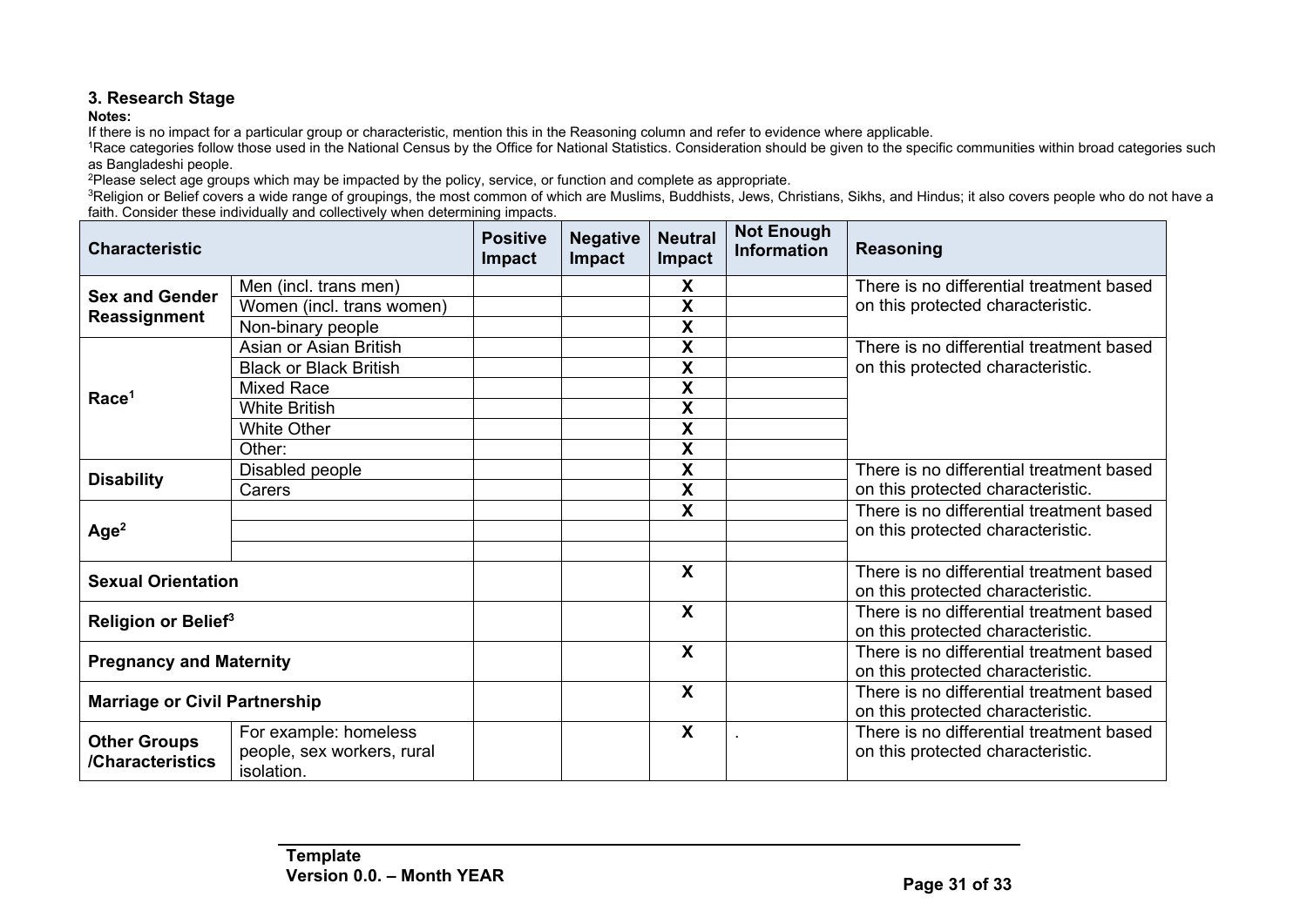|                                                      | List the sources of information used in the table below                                            |  |
|------------------------------------------------------|----------------------------------------------------------------------------------------------------|--|
|                                                      | <b>Government Functional Standard 013: Counter Fraud</b>                                           |  |
| <b>NHSCFA</b>                                        |                                                                                                    |  |
|                                                      | Using the table below, list any protected groups you will target during the                        |  |
|                                                      | consultation process, and give a summary of those consultations.                                   |  |
| <b>Group</b>                                         | <b>Summary of consultation</b>                                                                     |  |
| n/a                                                  |                                                                                                    |  |
|                                                      |                                                                                                    |  |
|                                                      |                                                                                                    |  |
|                                                      |                                                                                                    |  |
|                                                      | List any other individuals/groups that have been or will be consulted on this policy,              |  |
| service, or function.                                |                                                                                                    |  |
| <b>HR</b>                                            |                                                                                                    |  |
| <b>Counter Fraud Liaison Group</b>                   |                                                                                                    |  |
| <b>TME</b>                                           |                                                                                                    |  |
| <b>Audit Committee</b>                               |                                                                                                    |  |
|                                                      |                                                                                                    |  |
| 4. Summary Stage                                     |                                                                                                    |  |
| <b>Outcome Measures</b>                              |                                                                                                    |  |
|                                                      | List the key benefits that are intended to be achieved through implementation of this policy,      |  |
|                                                      | service or function and state whether or not you are assured that these will be equitably and      |  |
|                                                      | fairly achieved for all protected groups. If not, state actions that will be taken to ensure this. |  |
|                                                      |                                                                                                    |  |
| <b>Positive Impact</b>                               |                                                                                                    |  |
|                                                      | List any positive impacts that this policy, service, or function may have on protected groups      |  |
|                                                      | as well as any actions to be taken that would increase positive impact.                            |  |
| N/a                                                  |                                                                                                    |  |
| <b>Unjustifiable Adverse Effects</b>                 |                                                                                                    |  |
|                                                      | List any identified unjustifiable adverse effects on protected groups along with actions that      |  |
| will be taken to rectify or mitigate them.           |                                                                                                    |  |
| N/a                                                  |                                                                                                    |  |
| <b>Justifiable Adverse Effects</b>                   |                                                                                                    |  |
|                                                      | List any identified unjustifiable adverse effects on protected groups along with justifications    |  |
| and any actions that will be taken to mitigate them. |                                                                                                    |  |
| N/a                                                  |                                                                                                    |  |